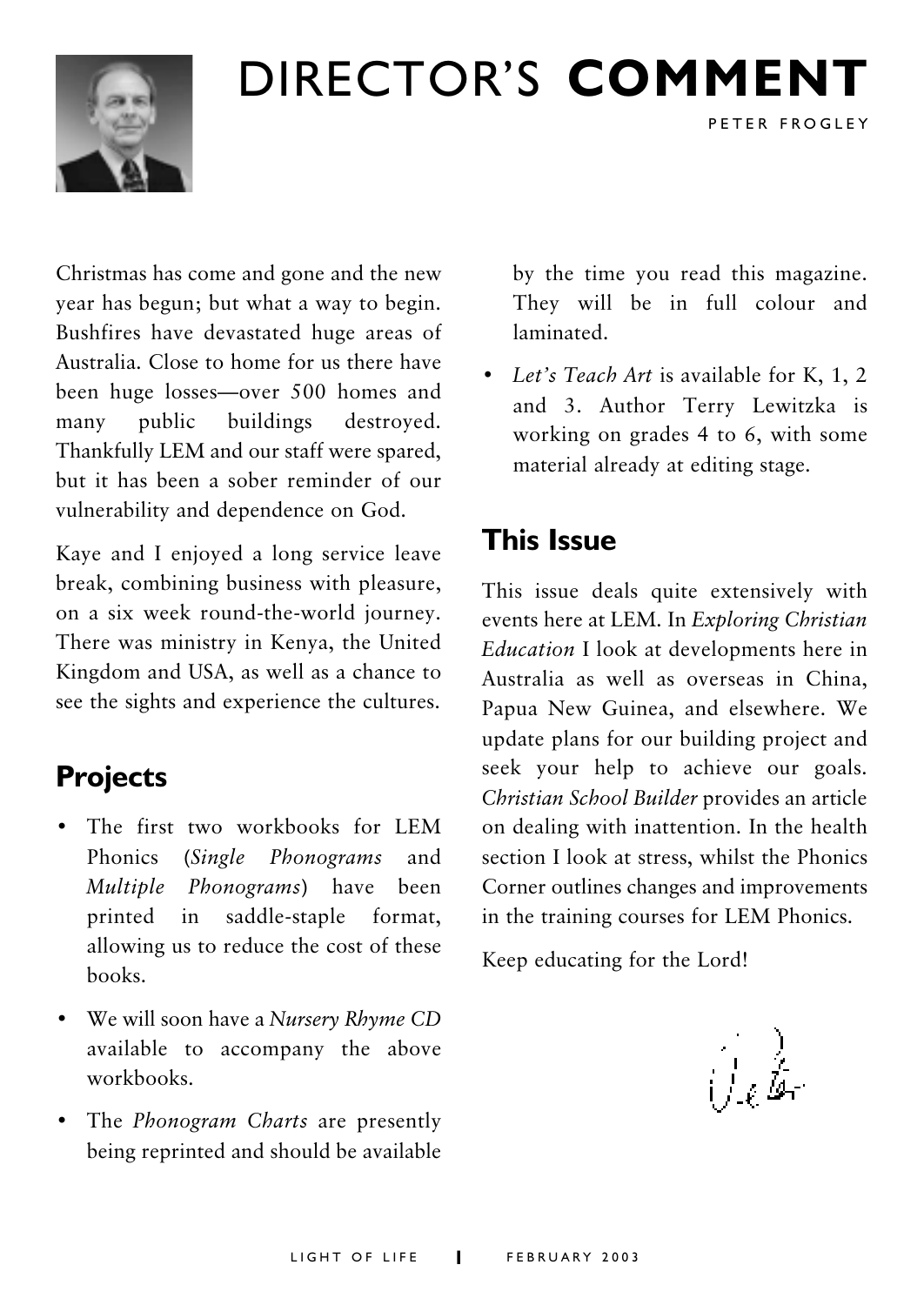

## FVENT CALENDAR

COMING EVENTS SEMINARS PROGRAMMES UPDATES



### 2003 SEMINARS

CHESS seminars for 2003 have been planned with some details still to be finalised. Both Kingsley and LEM have found that it is an expensive exercise to conduct regional seminars and we are unable to continue to offer as many of these. We will, however, continue to do all we are able to serve the regional areas even if it means a seminar every two or three years. In some cases we note that seminars will be conducted by LEM alone as Kingsley will be unable to attend all the CHESS seminars this year. These seminars are labelled in the list below

Check our website at www.lem.com.au for details and downloadable application forms for all CHESS seminars.

### CHESS SEMINARS FOR 2003

| Glenrowan           | Monday 10 March  |
|---------------------|------------------|
| Brisbane (LEM only) | Saturday 24 May  |
| Melbourne           | Monday 9 June    |
| Hobart (LEM only)   | Saturday 14 June |
| Adelaide (LEM only) | Saturday 5 July  |

| Perth  | Saturday 6 September  |
|--------|-----------------------|
| Orange | Thursday 18 September |
| Sydney | Saturday 20 September |

### **BOOK DISPLAY-SWAN HILL**

LEM resources will be on display at the Presbyterian Church Hall on Thursday 3 July from  $2:00 - 5:00$  pm. There is no entry charge and books will be available for purchase.

### CATHOLIC HOME EDUCATION SEMINAR-MELBOURNE

Organised by the Catholic Home Education group, the 2003 Catholic Home Education Family Day is tentatively set for Saturday 11 October 2003 at St Patrick's Parish Hall, Cnr Rogers and Childers Sts, Mentone.

All are welcome-contact Philip and Selina De Rose for more information on 03 9504 1008.

## **LEM Phonics**

### **CHINA**

This is a most important time for China, with the Olympic Games in 2008, joining the World Trade Organisation and the new regulation that all Chinese children must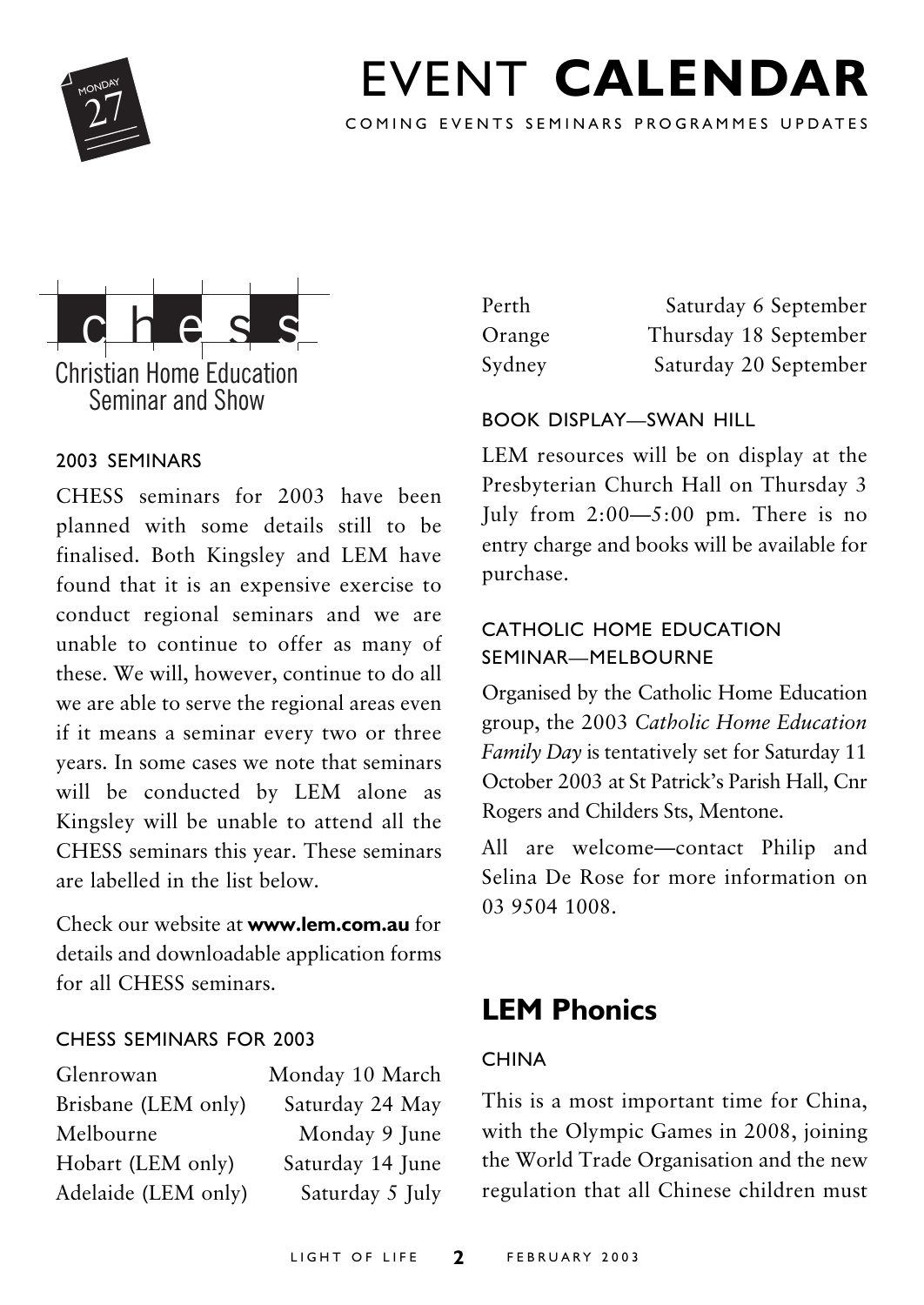learn English. It would be difficult to imagine a better time to invest in China. Teachers to instruct in LEM Phonics are still required-please contact the LEM office for more information.

### NEW SEMINARS

We have introduced a new LEM Phonics Level 2 (Intermediate) Seminar to cover in detail the third and fourth year of teaching the phonics programme. See the LEM Phonics Corner on page 24 for full details of the new seminar structure

#### LEVEL I AND 2 SEMINARS

LEM Phonics Level 1 (Introductory) and the new Level 2 (Intermediate) seminars are conducted by our Registered Instructors and are announced through flyers included with Light of Life and in our mailouts. Downloadable versions are also available website  $_{\text{OIII}}$  $\alpha$ n <sub>at</sub> www.lem.com.au

A July Level 1 Course is planned for Canberra with one of our Registered Instructors. We also have Introductory Courses planned for Toowoomba, Brisbane and Melbourne in the coming months.

### LEVEL 3 (ADVANCED) LEM PHONICS **COURSE**

The next Level 3 (Advanced) Course will be conducted by Evelyn Garrard in Canberra from 5 to 14 January 2004. The Advanced Course will be conducted over eight days, and will include content for potential Registered Instructors. Details of the course are available on application to the LEM office. Note that the successful completion of the Level 2 (Intermediate) course is a prerequisite for the Advanced Course. For details of the new LEM Phonics training structure see the LEM Phonics Corner in this edition

### **Kingdom Defence Trust**

The Kingdom Defence Trust is now operating to assist home educators and many others with legal questions. Light Educational Ministries has helped many over the years, but we are now referring all legal enquiries to the Kingdom Defence Trust.

The Kingdom Defence Trust seeks to operate at minimum cost to those requiring legal assistance. Donations to the Kingdom Defence Trust are therefore always welcome and in fact necessary for the Trust to continue its most valuable work. Donations can be forwarded to KDT, PO Box 70, Belconnen ACT 2617.

### www.lem.com.au



Website hits June 2001 to January 2003

Our website hits seem to indicate that more and more people are taking advantage of our online presence. If you haven't clicked vet, log on to **www.lem.com.au** and see what all the fuss is about!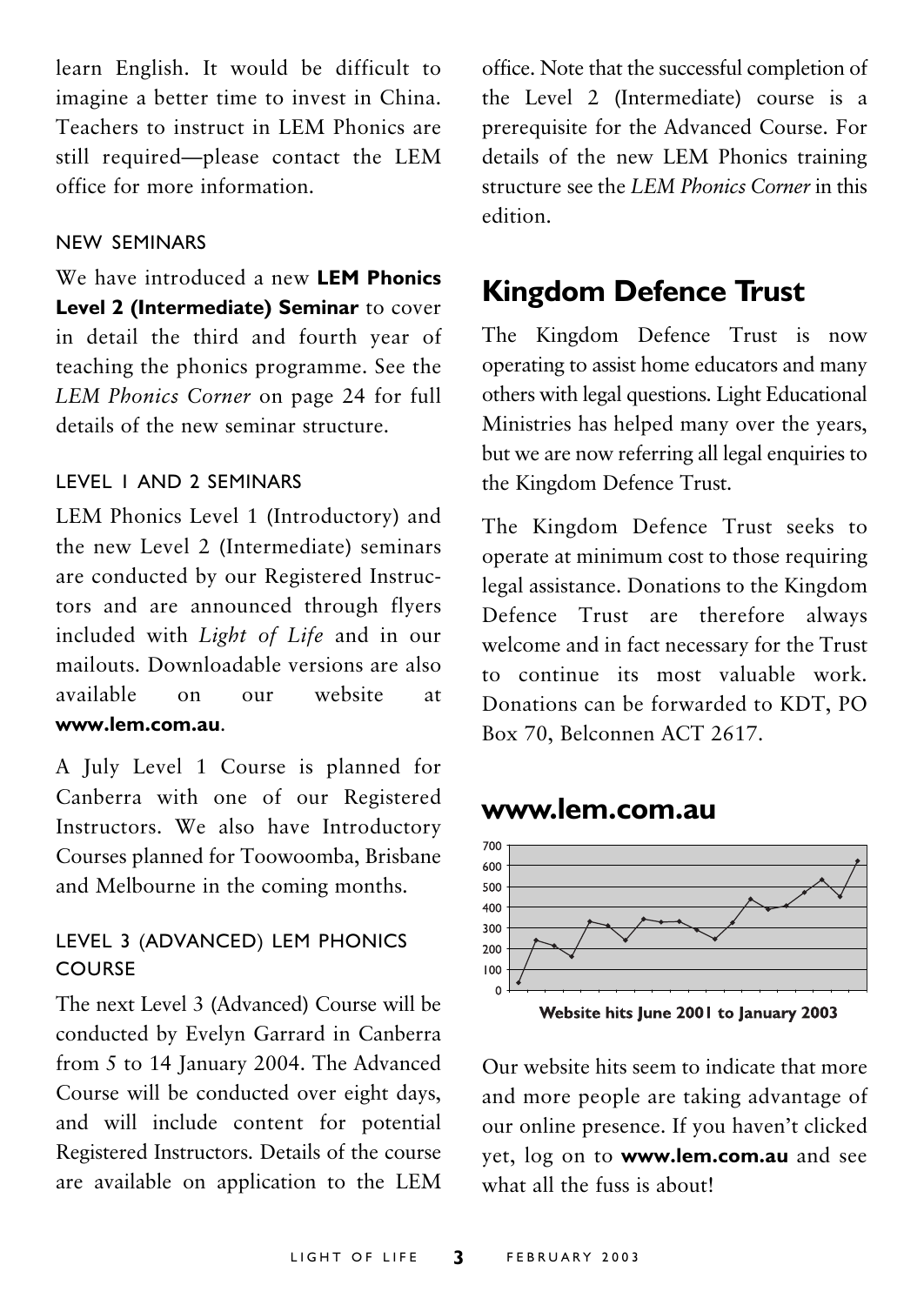## **EXPLORING CHRISTIAN EDUCATION**



### $\mathbf{\hat{A}}$ 6) The Spreading Flame

PETER FROGLEY

In the last issue I wrote about the vision for Light Educational Ministries and how it is beginning to develop internationally.

In Habakkuk we read of the Lord answering the prophet in a manner which is very familiar to me, and I suspect most people who have ever had a vision from the Lord $\cdot$ 

'Though it linger, wait for it; it will certainly come and will not delay' (Habukkuk 2:3).

## **Visions Bloom Slowly**

It has seemed many times over the years that the Lord had forgotten the vision He had shown me Sometimes it seemed He had given the outworking of that vision to others. There were times I felt I needed to relinguish the vision to allow God to have His own way. Through it all, however, God has been faithful (as He always is) and we at LEM are thankful to be in the service of the King allowing Him to set the timing for the outworking of vision.

### **FIRST WAVE**

Over the years we have seen Christian schools grow rapidly in Australia, but I have been very disappointed that few have seemed to embrace a genuine Christian World View. It seemed to me that schools grew so quickly there was no time given or even available to train teachers to think and teach biblically.

#### SECOND WAVE

Parents, too, became aware of this and to a significant measure dissatisfaction with Christian education resulted in the growth of home education LEM became involved in home education in the early to mid 1980s with our first home education seminar in Melbourne in 1985. By the early 1990s home education had become a major part of our ministry. Christian curriculum which had sat on our shelves for years. bypassed by most Christian schools, began to disappear out the door as home educators discovered the treasure of Christian curriculum

#### **THIRD WAVE**

As we passed from the twentieth to the twenty-first century the focus began to shift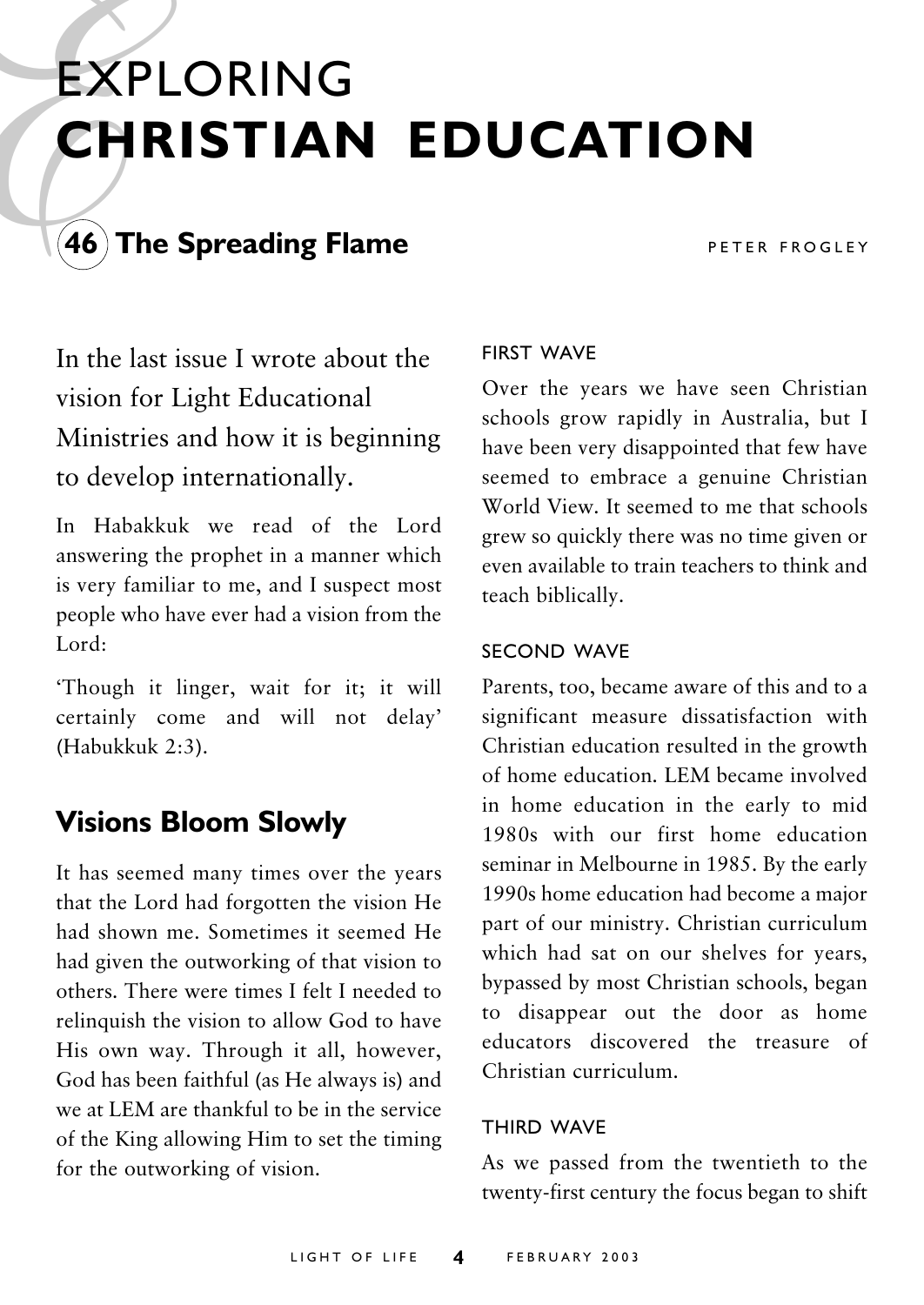internationally and we began to notice enquiries coming from a number of nations. People began showing an interest in Christian education which we had not seen before. The growth of this wave is

in the Lord's hands, but if I am hearing the Lord at all it seems to me that this is going to be a great move of God to begin turning nations for the now in the workforce. There is tangible evidence that home education works. The idea that has brought fear to the hearts of many would-be home educators that their child would miss out on university

## Those that have succeeded have been sound, hard-working students whose parents were committed

## to their success

sake of His kingdom.

## **The Detail**

### CHRISTIAN SCHOOLS

In recent times it has been encouraging to hear of Christian schools seeking to chart a more biblical course. Slowly, but surely, more Christian schools seem to be using more Christian curriculum and more are using the excellent LEM Phonics programme.

### HOME EDUCATION

From very humble beginnings in the early 1980s (there have for many years been a small number who have educated their children at home), home education has come of age in Australia. We now have children (at least they were children) who have 'gone all the way', through primary, secondary and tertiary education and are education or be unemployable has been consigned to the basket labelled 'myth'.

## **Making the Grade**

It is important, however, that if success is to be achieved parents and children must apply themselves diligently to the task at hand. Those that have succeeded have been sound, hard-working students whose parents were committed to their success. We strongly recommend your involvement in our Home Education Assistance programme (contact our office for details). If you have not been a part of our programme when your child reaches Year 9, it will be most helpful to contact us about proceeding to Year 12 in a manner that will ensure success.

### **REGINNERS**

It has never been easier for the many new home educators to get started, with our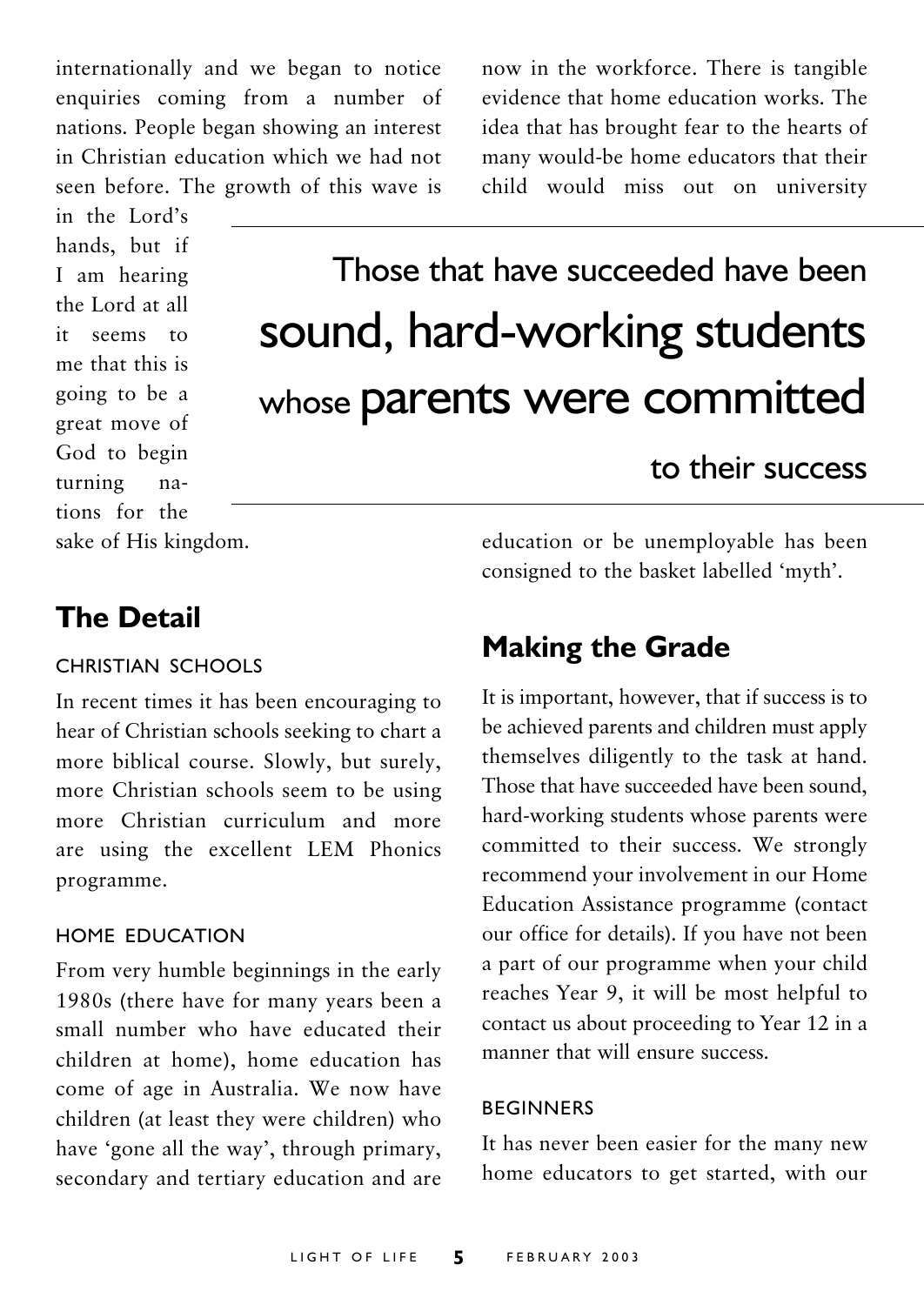Home Education Assistance programme and our now complete LEM Phonics programme. We recommend considering our kits for LEM Phonics, which represent considerable savings (see Book News on page 21).

New home educators will also find great benefit from a CHESS seminar, where you will be able to hear inspiring sessions, view a huge range of resources and meet many new friends who are making the same journey in home education. A listing of these seminars is found on page 2, and we enclose application forms for seminars in your area with Light of Life.

### **Legal Issues**

In the past year or so there has been heightened interest in home education in certain government circles. There are certain mindsets that seem unable to grasp the biblical idea that parents are responsible for their children and their education. This mindset seems to be convinced that parents are by nature incompetent and that 'authorities' alone are experts. It is this mindset that has framed our education laws and, in the process, 'ownership' of children is transferred from parents to the state. This is a fundamental and diabolical transgression of two most important hiblical ideas-family responsibility and personal freedom. Unfortunately, these ideas are not very popular in Australia, and often not understood in Christian circles

Some states, notably Queensland, seem committed to 'helping' parents by placing very demanding requirements for home educators. We are currently finalising details for a revised book Legal Aspects of Home Education in Australia. This book has been in development for many months, but as the requirements change we are needing to make more modifications. Nevertheless, we hope to have the book available in the next couple of months.

Whilst these government measures are intrusive and unnecessary there is no need for parents to feel overwhelmed or daunted. The challenges are surmountable.

### Overseas

A major goal of Light Educational Ministries is the training of teachers and parents in a biblical world and life view. Most people have not seen this as a priority and as a result many endeavours in Christian education are 'built on the sand' and are not able to withstand the pressures and challenges that inevitably come. LEM Phonics is not only an excellent method by which to learn to read, write and spell, but it is being used by the Lord as a door opener to an awareness of the need to understand a biblical world view.

We are presently aware of approximately ten nations with an interest in LEM Phonics. In some nations the programme is already being used, in most cases by one or two isolated groups. The greatest interest comes from third world nations where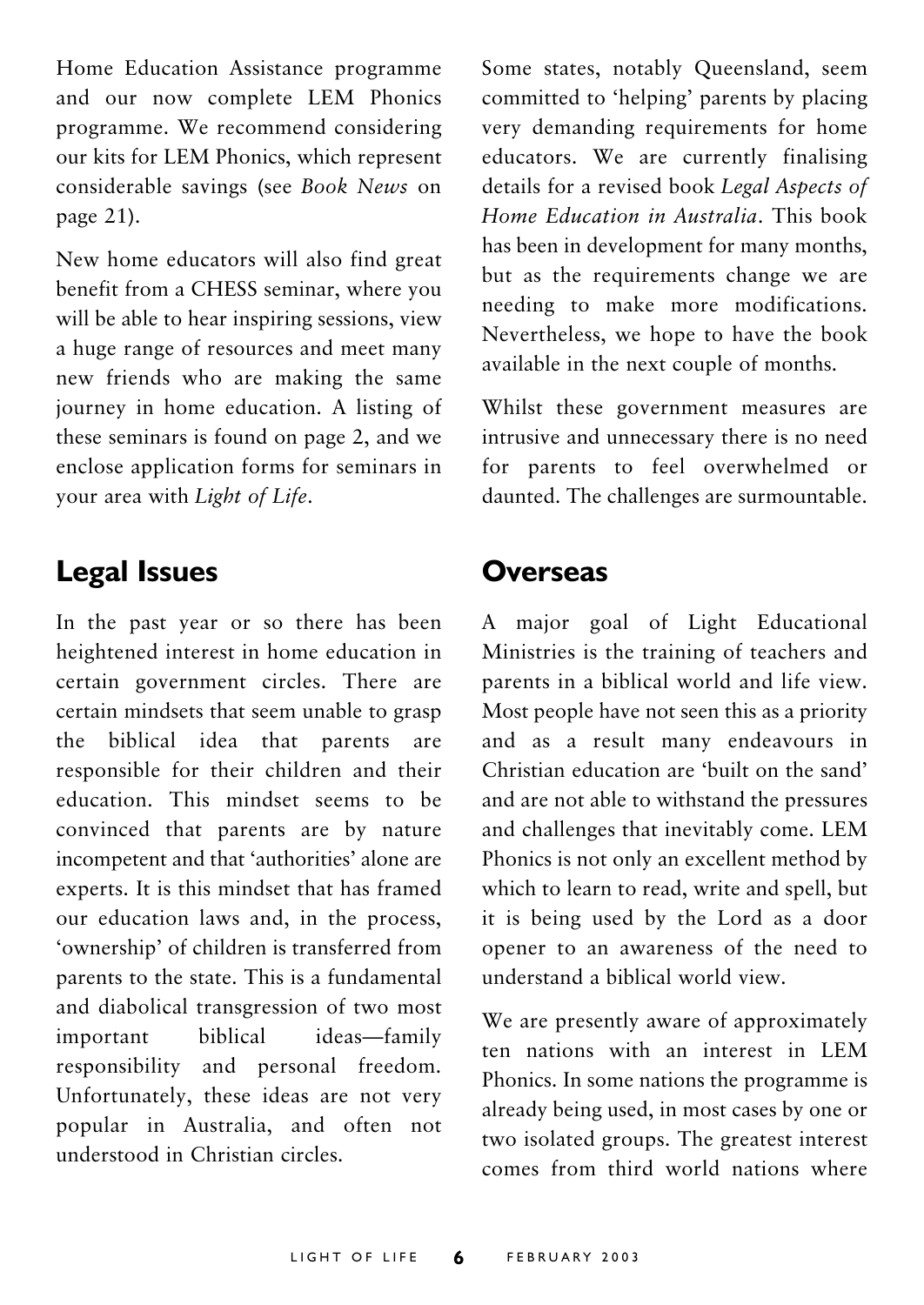there is a rapidly growing awareness that English is the language for the future, particularly in terms of international relationships and trade. Often these nations have been teaching English for many years, but the standard of English has generally

been quite poor. People in these nations are recognising the superior methodology  $of$  IFM Phonics which facilitates a vast improvement in English standards.

training seminar for the teachers last October.

Together with Mesia I visited various officials and agreement has been made to pilot LEM Phonics in five schools in the

## in the process 'OWNership' of children is transferred from **parents** to the **state**

As most would be

aware LEM Phonics has been used in China for over three years and continues to make significant inroads.

Another nation where there is significant interest is our neighbour, Papua New Guinea. I was in Port Moresby recently, helping to put a structure in place to facilitate the growth of LEM Phonics. Mesia Novau is our representative in PNG and has been working hard over the past few months, talking with folk in many different levels in education Mesia came to Canberra this January to catch up on developments, and also to take the Introductory Course to equip him to better represent LEM Phonics.

This year Gabrielle Waine, principal of the Christian Integrated Schools in Lae and Heganofi (in the highlands), introduces the LEM Phonics programme. I conducted a

Port Moresby area. We have met with and discussed LEM Phonics with leaders in the Uniting Church, the Anglican Church, the Salvation Army, the Christian Revival Crusade and Christian Outreach Centre In each case there is enthusiasm to use LEM Phonics and also to explore biblical Christian education. Other exciting initiatives were also discussed which seem to confirm it is a time when God intends to do some great things in PNG.

There are a number of other contacts we are exploring at present and each one presents exciting potential.

These events encourage us that God is still committed to biblical Christian education. Australia has been fortunate to enjoy rapid growth in Christian education in the past twenty years and it seems now the torch of His truth is spreading to many other nations.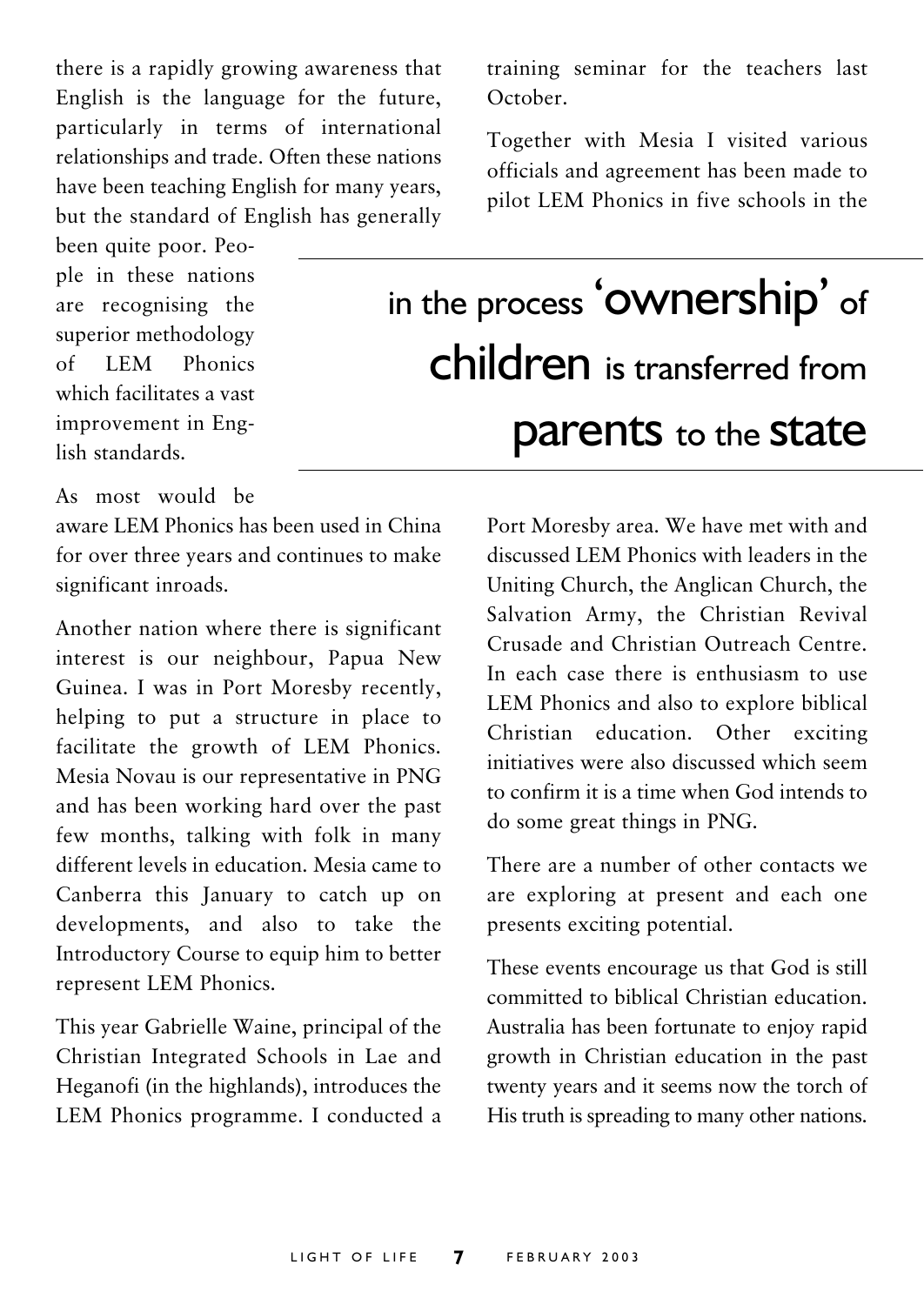

It is now over five years since we began to plan for a facility of our own. In that time we have explored every facility that has come on the market-at least those we have been aware of-but nothing suitable has been found.

Over that time we have had an application with the ACT Government and in the past three years we have been plodding through a most convoluted process to build on a nominated piece of land.

In the past six months or so we have engaged an architect, Murray Coleman, who has done an excellent job preparing drawings and liaising with authorities. The current news is that we have had a pre-ap meeting which has cleared the way for the Development Approval. If we can navigate the red tape, we are 'reliably' informed that we may be able to begin construction of the first stage in the second half of this year, with another stage planned as soon as funds  $\lambda$ 

We are very pleased with the site made available to us and trust negotiations can be successfully concluded. The site overlooks quite a major roundabout (see picture above) and is thus easy to find for those who come from interstate to explore our educational offerings.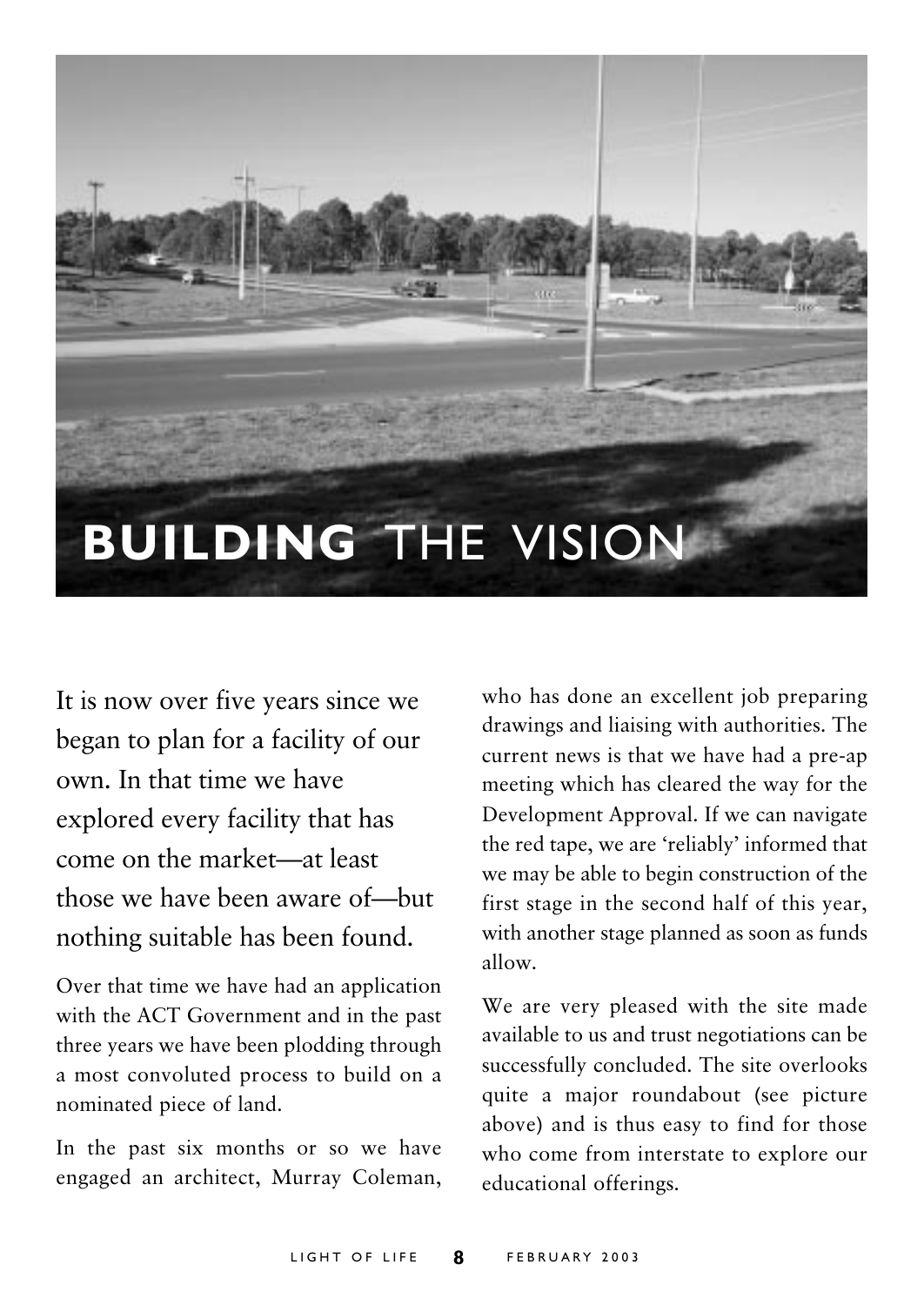This new building will enable us to operate more efficiently and to provide excellent facilities for you to come and peruse the books in our larger display room, which will be the centrepiece of the building.

We have accumulated over half the expected cost already and we are believing for another \$150,000 to come in to minimise any borrowings.

We are looking to the Lord for volunteer or discounted cost tradesmen and local volunteer labour to help keep costs to a minimum. If you are able to help in any way we would love to hear from you.

Since our last issue we have been blessed with many donations. We appreciate that for most of you it is a sacrifice to give anything and we thank each one who has given. As with all such endeavours there are still many who have not vet participated and we would be most encouraged if you would consider helping, even if the amount you could afford may seem small. If everyone gave a small amount our needs would be met.

There is a response slip enclosed with this Light of Life and we trust you will use this opportunity to assist us with this project.

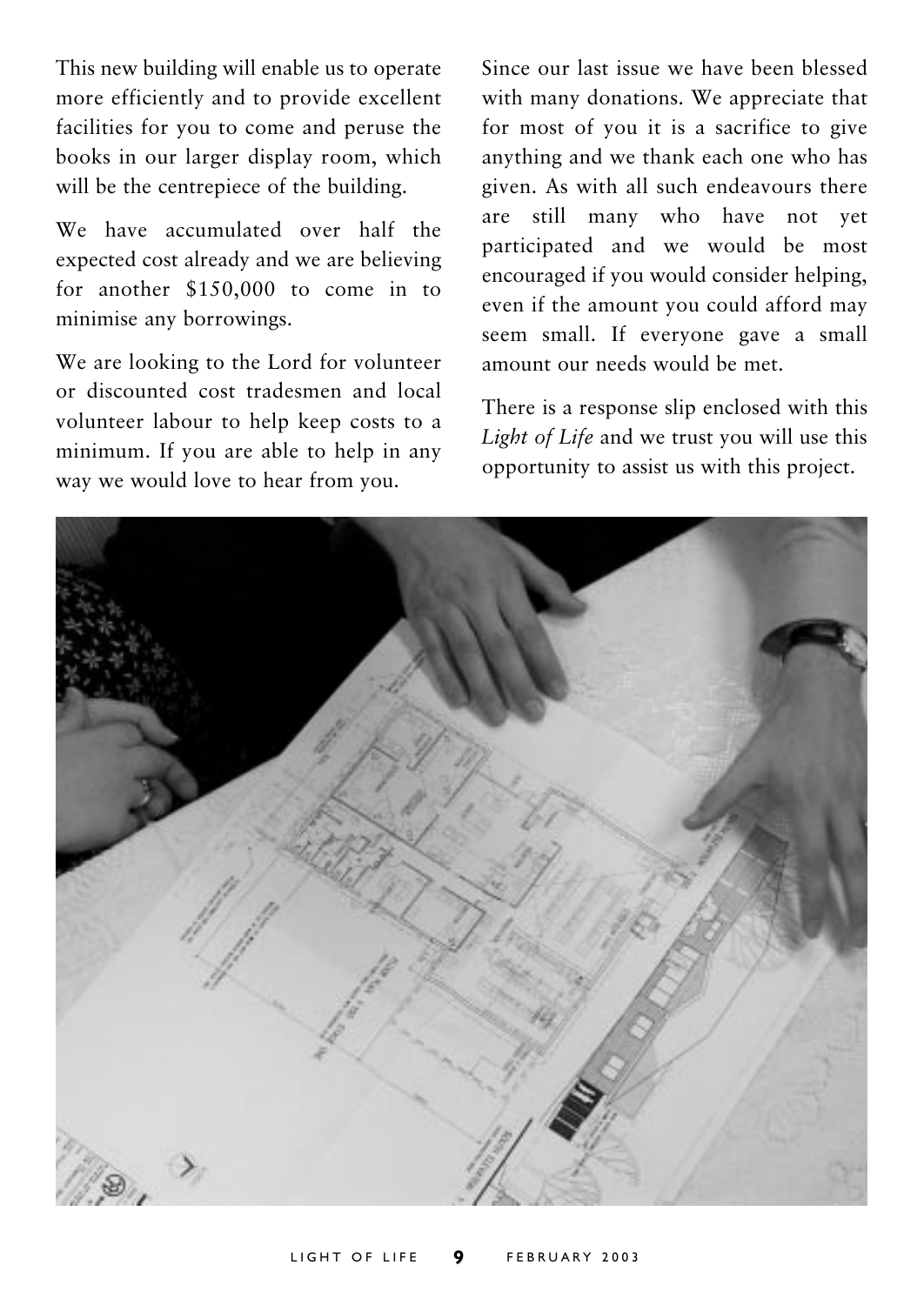# **TEACHING BIBLE MEMORY**

'Thy word have I hid in mine heart, that I might not sin against thee.'

### $P S A I M I I 9 \cdot I I$

## The value of Bible memorisation

Bible memorisation is a Bible-commanded activity. In Joshua 1:8, the Lord was speaking to Joshua as he began his responsibility of leading the children of Israel into the land of Canaan. He said. This book of the law shall not depart out of thy mouth; but thou shalt meditate therein day and night, that thou mayest observe to do according to all that is written therein: for then thou shalt have good success.' One cannot meditate in the Word of God 'day and night' (constantly) without having some of it memorised. A Christian must meditate on the Word in order to be able to do 'according to all that is written therein'.

If scripture memorisation is so important for the Christian, it would follow that (in our educational program) we must train our children in the practice of Scripture memorisation. It is a great advantage to a young Christian to have vital Scripture passages become a part of his life. Times of temptation often come when a written copy of the Scriptures is not handy. But if the Word of God is implanted in the heart, it will be there for the Holy Spirit to use in times of testing, especially for those strong temptations in the early Christian experience.

Also, if the habit of memorisation is established early, the child is given a heritage that will help him considerably in future memorising. Many adults claim that it is difficult for them to memorise. Whether that is true in every case is open to question. It may be that they have never been taught to memorise—either at home or at school.

## How can eagerness to memorise be developed?

To teach memorising effectively, we need to realise that memorising is hard worksome of the hardest there is. Therefore, we need not be too surprised that our students will not at first be overly enthusiastic at the suggestion of memorising. This means that you as a teacher must develop an enthusiasm for memorising yourself before you can inspire enthusiasm in your children.

The most effective way to inspire enthusiasm for memorisation is to get an individual to see the need for memorising. and then have him set goals for himself. An adult will more readily see the need for memorising, and this will cause him to set goals in relation to which passages he wants to learn and how fast. But since a child will be slower to see the need for memorising.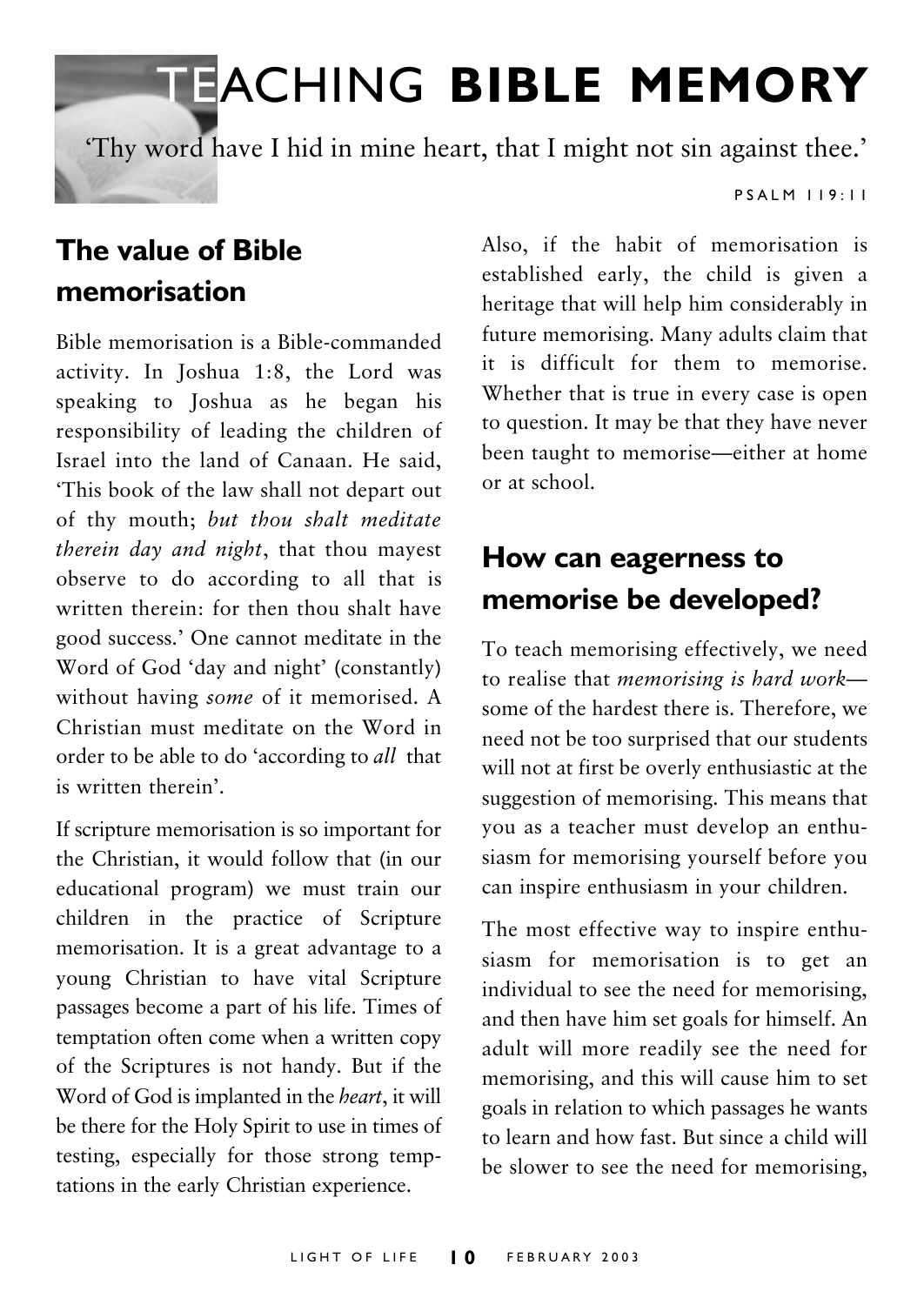the teacher must explain to him why it is important, must set goals for him, and see that he meets them.

Emphasise to the children that when they memorise Bible verses and passages, they are memorising the message of God to man. The words they are learning are the most important words they will ever read,

hear or learn, because they are the words of God. Explain that only the words of God as recorded in the Bible can help them to live good and happy lives and can show the way to heaven

Try to explain each passage learned as well and as meaningfully as possible so that the Scripture being memorised is not just dry words to them.

## How can we teach memorisation effectively?

No doubt, effectively teaching memorisation frequently fails for want of comprehension of how best to do it. Is it best to give the children the passage to learn as an assignment for the next class period? Should the passage be memorised in class? Should repetition be used on a class level? How and how often should review be conducted? What is the best way to test the children's memorisation of the passage? Following are some points which may help you teach Bible memorisation effectively.

### HAVE SHORT CLASSES FREOUENTLY

Classes do not need to be long and drawn out each time. Neither should our memorisation projects become selfdefeating by allowing too much time between classes. For example, if classes are held at week-long intervals, many children will procrastinate until almost the deadline

## they are **Memorising** the **message of God to man**

(or after?), because it is human nature to put off hard work. Also, if classes are infrequently held, you will tend to assign a longer passage to learn each time. This further increases the child's tendency to procrastinate, and this will more than likely discourage him.

On the other hand, frequent classes give the child little chance to procrastinate. With the frequent deadlines to meet, he has to be 'on his toes'. Also, the continual review provided by frequent classes will help him to retain the material much hetter

### VALUE OF REPETITION IN MEMORISING

Repetition is one of the primary keys to effective memorising. Repetition is reenactment. The child needs to re-enact the material several times before it will really stick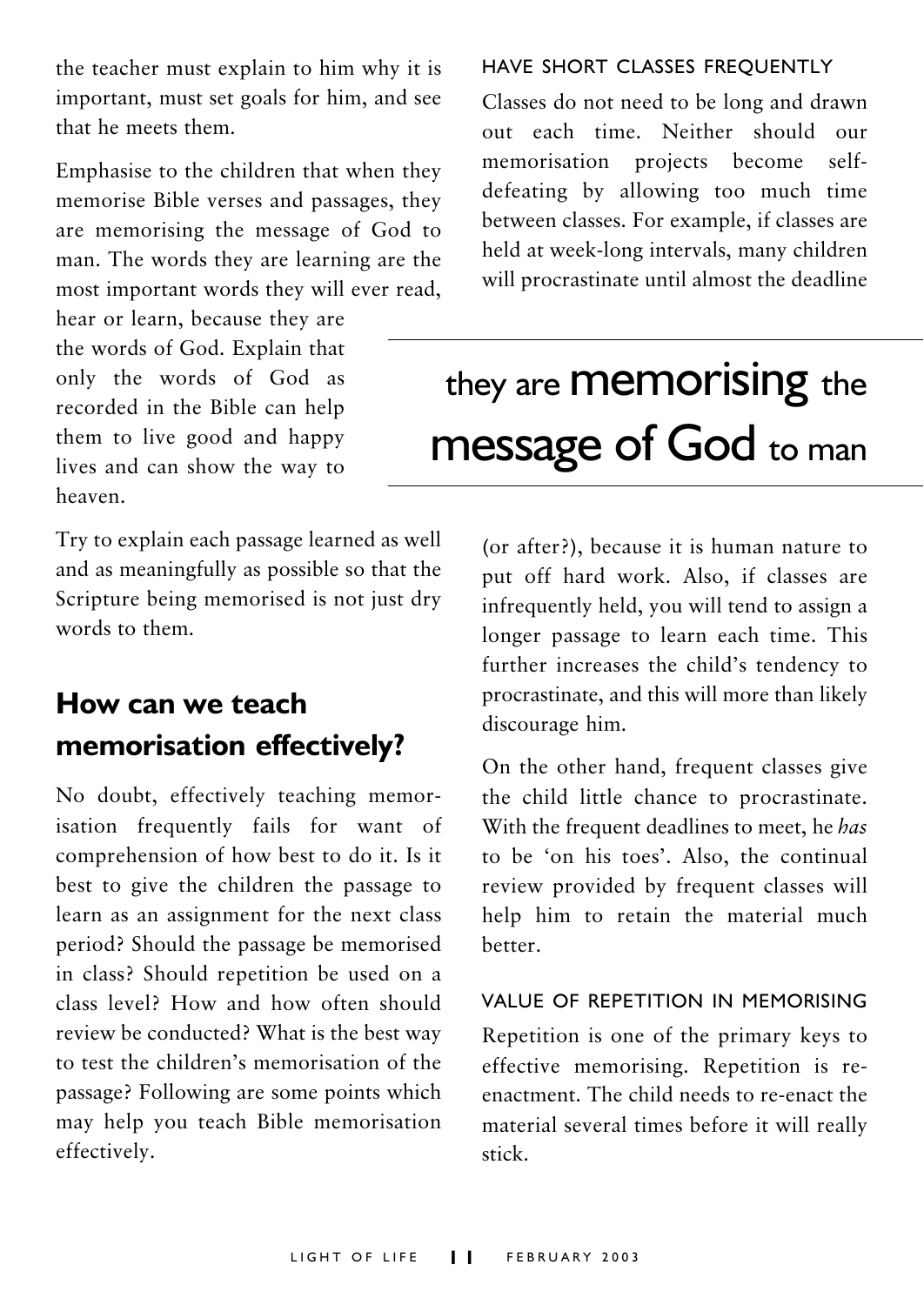To be effective, this re-enactment must include thinking about the meaning and sequence of thoughts and words in the passage each time they are repeated. Without meditation on the meanings and relationships of thoughts, repetition soon loses its value.

### **FOLLOW A SYSTEM**

It is important that you give the children a system of guidelines to follow in memorising so that they do not become frustrated. You should not simply tell the children, 'Memorise John 3:16 for tomorrow's class', without helping them to understand the principles of memorising. Children can no more automatically memorise than they can *automatically* do anything else. They must be taught how.

The how of memorising can be taught best through class memorising. Here the children are learning both by participation and by example. Have the children follow these steps with you, and explain to them that they should follow this pattern when memorising by themselves also:

- 1. Read silently over the passage to be memorised
- 2. Starting with the first verse in the passage, 'hreak off a chunk' of the verse so that it is small enough to be retained easily.
- 3. Read that small portion audibly from five to ten times (whispering or under the breath will do also).
- 4. After having read the portion a specified number of times, raise your head and endeavour to repeat it from five to ten times without looking.
- 5. If it can be repeated from five to ten times without looking, leave that portion, and select the next.
- 6. After the second portion is learned, associate it with the first portion learned and say both together several times.
- 7. Learn one verse at a time. As each verse is learned, say it together with the preceding verses in the passage.

Normally, even the longest verses will not have to be broken into more than three or four smaller portions. Some verses will be short enough to learn all in one portion. Each portion should end at some mark of punctuation and each should be a welldefined segment of thought.

Of course, when teaching small children who are not able to read well enough to memorise on their own, you will need to repeat the verse aloud to them rather than have them read it with you. Have them start saying the portion with you as soon as they can. If they listen carefully, this should adequately take the place of reading.

### HAVE A GOOD REVIEW SCHEDULE

When passages are learned in the manner above, you established a good basis upon which to help to build the rest of the memory structure. However, the retaining part is just as important as the original learning foundation. To assure proper and adequate review, make out a schedule of learning and review that will tell you, each time you have a Bible memory class, just what needs to be learned and what portions should be reviewed.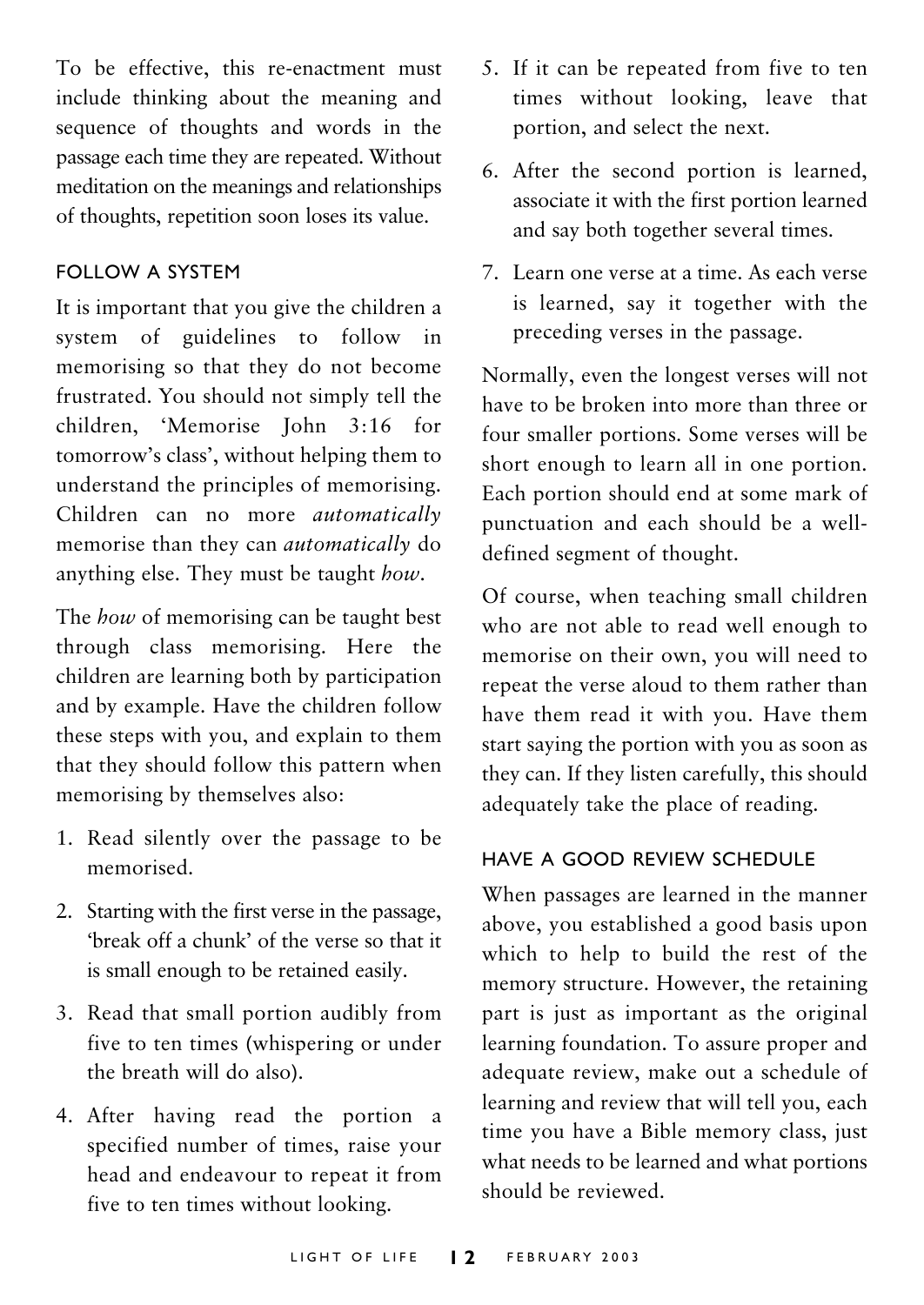Since forgetting sets  $\overline{\mathbf{m}}$ almost immediately after learning. the

## they must be taught **how** to memorise

sooner a passage can be reviewed after the original learning, the better. Therefore, what has been learned should be reviewed once or more each day for several days after the original learning.

In planning your memory schedule, divide the class time into two or three divisions. depending on the ability of your children. If you feel the children are capable, new material can be learned each day. This could be the first part of the class period. The second part could be the daily reviews-reviewing the portions learned over the previous several days. The third part could be reviewing the passages learned earlier in the year or in previous years. This time could also be used for testing.

If you have only two divisions, you do not need to learn new passages each day. In the first part, you can alternate the learning of new material with a review of 'older' passages. As the second part, have your daily reviews. Whatever plan you use, your overall emphasis should be not only learning new passages, but also a solid retention of older ones.

### METHOD OF REVIEW

What method of review should be used: individual recitation, class recitation, or writing the verses on paper? Possibly class or individual recitation could be used most of the time. However, the children should know that at times they will be asked to say or to write the verses by themselves. The younger students should say the material, and the older students, at the discretion of the teacher, can either say or write the material. Grade-taking is easier if the material is written

### **Cutting corners**

Someone will say, 'But I don't have time to do all this work in memorisation!' In most school settings, time is limited. If that is your case, try to cut down on the time spent in class, and at specified times have the children (especially the older ones) follow those methods on their own. From fourth grade up, much of the reviewing can be done by individual students on their own in just a few minutes each day. The teacher can say at some appropriate time, 'Fifth, sixth and eighth graders, while I begin seventh grade math, I want each of you to practice the two verses you learned yesterday until you can say them three times in succession without looking in your Bibles'. This will accomplish the job of reviewing while also saving time. But class learning should never be cut out altogether.

Younger students need to do most of their memorising in class, though they can do some review on their own. But older students must do much original learning in preparation for leaving the classroom setting.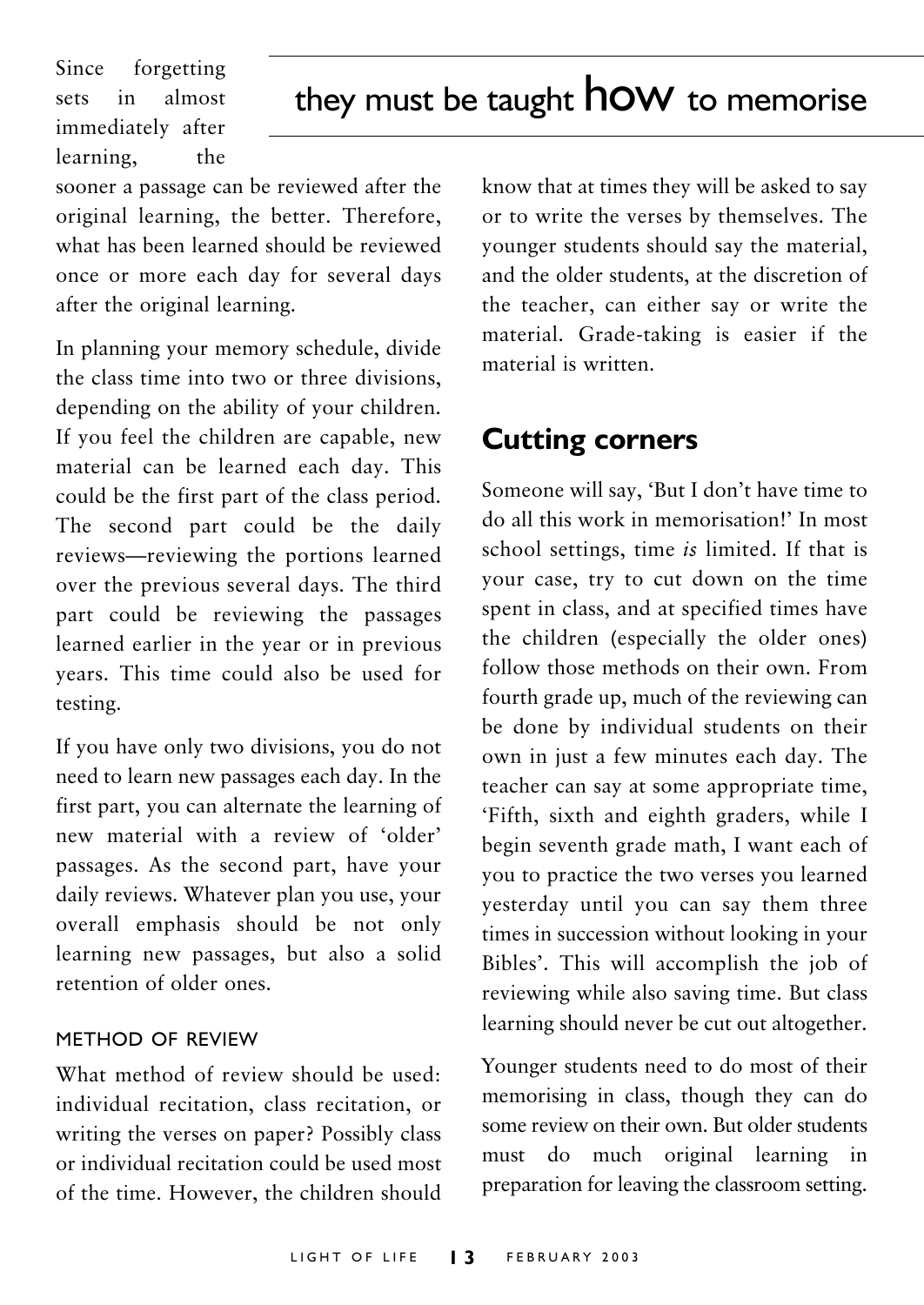## **Failure to recall**

What do you do if you find during a review that one or more of the children does not remember what he (supposedly) had learned? Have him read and repeat the passage as in the original learning of the passage, until he can repeat it accurately again. Have the child select larger portions of each verse than in the original learning. unless his mind has simply gone blank. This does not have to be done on a class hasis

unless a sizable number of children cannot recall the passage.

Help the children connect thoughts between different words, phrases, clauses and verses by emphasising

the meanings of the thoughts and how they are related to each other. You can do this by asking the children questions about different verses. For example, with John 3:16: 'What did God do because He so loved the world? What will those who believe in Jesus have? What will not happen to them? The children will think of these things as they are reviewing, and it will help them to remember what comes next, as well as the meaning of the verse.

## **Differences in** memorising ability

How does the teacher cope with differences in ability to memorise? One answer to that problem is to require certain basic passages, within the capabilities of all, to which you would devote the most class time and energy. Then strongly encourage the faster students to learn other passages. Provide incentive for them to do so in such a way as not to reflect unfavourably on the slower student

Many times the teacher will also need to discern between the truly slow memoriser and the lazy memoriser. The lazy memoriser will frequently make the excuse that he just cannot memorise Remember that few people of average intelligence lack the

## forgetting sets in almost immediately after learning

ability to memorise, if memorisation is approached in an organised and systematic manner. Insist that all students memorise at least the basic passages, and be sure that those passages are within the ability of the whole group, both maturity-wise and intelligence-wise. However, the child who memorises easily needs a further challenge. or he will soon lose enthusiasm. Enthusiasm must be maintained or the child will be found doing less than his ability.

We again emphasise that you become enthusiastic yourself. Your enthusiasm for memorisation will do much to help your students become enthusiastic about it. One teacher was able to get a student so involved in memorisation that he began talking about learning the entire New Testament.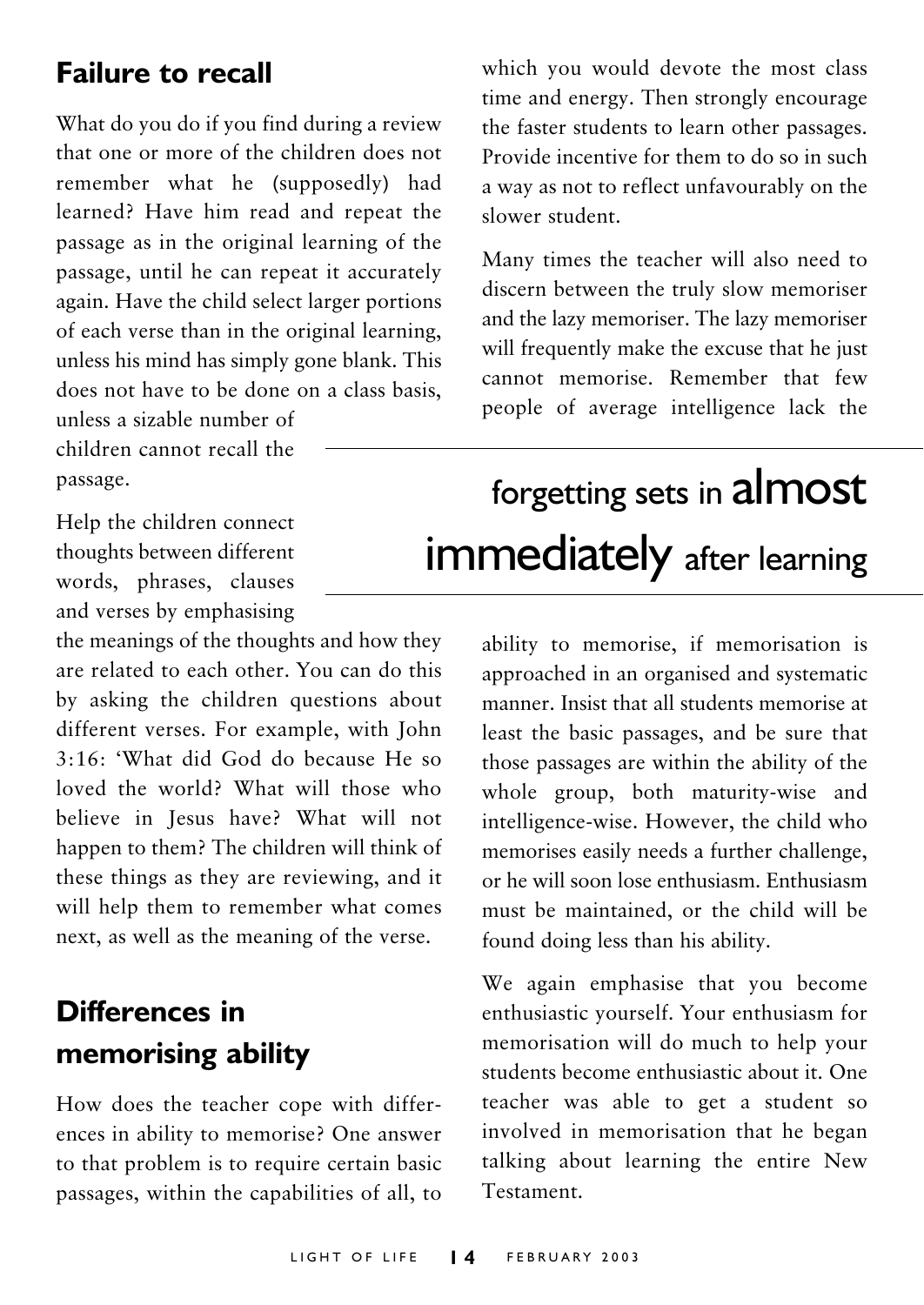## Which passages should be memorised?

Establishing a school schedule of memory passages for each grade has several advantages. A primary advantage is that material learned in previous years can be easily reviewed. A frequent failure in memorisation is that what is learned at one point is not retained. So, apart from good mental exercise, memorisation was not too heneficial

Memorisation of entire books of the Bible is also valuable, in that it helps to give some extra incentive over simply learning isolated passages. There is a sense of accomplishment in having learned an entire book of the Bible. But to avoid losing interest, you will be wise to choose the shorter books (they can learn the longer books on their own).

One of the blessings of Scripture memorisation is that meditation on the memorisation helps one resist temptation. Therefore, we need to choose passages of Scripture that will increase the child's knowledge and comprehension of spiritual principles, emphasising such areas as trust, obedience, faith, the nature of God and so forth. For example, you would not usually assign a portion like Leviticus 11 (clean and unclean animals). Although there is value in that passage for study, it does not have as much value in memorisation as other Bible portions. As a rule, Bible stories would not have first priority, either. They also are valuable, but since they are stories, the children likely already know the basic elements of them. Memorisation time in school is valuable enough that (with some exceptions) the Gospels, Epistles, and Psalms should have first priority.

## **Rewards for teaching Bible** memorisation

Since most school subjects contain some memorisation, we may see improvement in other subjects as a by-product of Scripture memorisation. Memorisation is good mental exercise that makes it easier for a child to use his mind in other areas. In math, for example, a child needs to know the division facts before he can use them to perform the reasoning of long division. Encourage the children to use the principles of memorisation when there are things to be remembered in other subjects.

Much of our reward for helping to instill the Word of God into young hearts is seeing the Word bear fruit in their lives. To see his students blossoming spiritually, bringing forth 'some a hundredfold, some sixty, some thirty' for the Lord, should thrill the heart of any Christian teacher.

If we can help our children have an enthusiasm for memorisation, we are coming close to instilling enthusiasm for the Word of God itself. Let us use our Bible memory efforts to help inspire our students with the great principles of the Word which will benefit them for both time and eternity.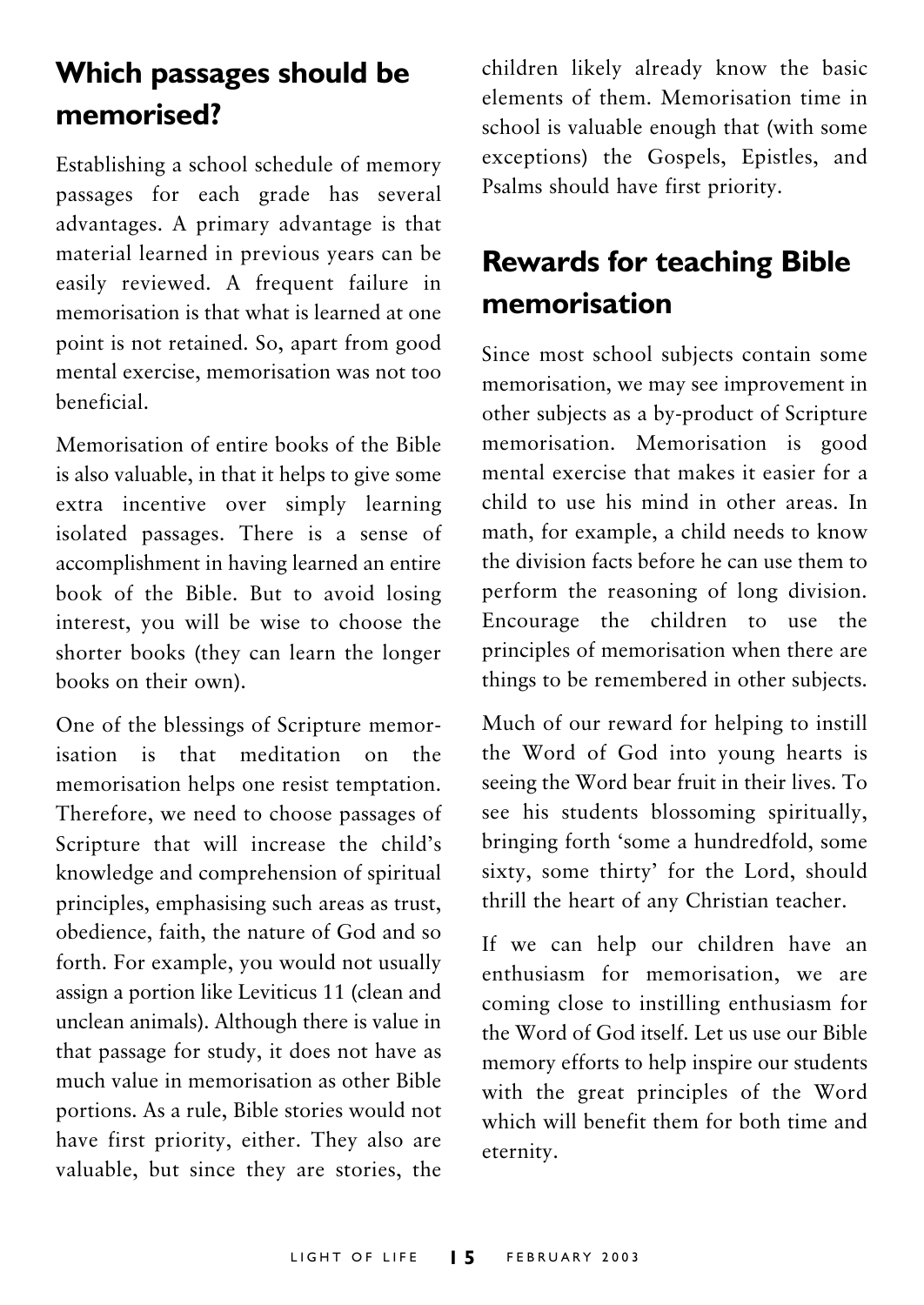

## **DEALING WITH THE INATTENTIVE**

LAWRENCE MARTIN

The trite expression 'in one ear and out the other' so aptly describes some frustratingly inattentive students.

This is not only a problem with certain handicapped children, but is also a general condition afflicting many students. Even we as adults have the innate tendency to rely on such weak excuses as 'Oh, I am sorry; I must not have heard you' or 'Could you please repeat that? I wasn't paying attention'. As with all other human problems, some people have a greater problem with inattention than others do.

So how can we help our students who have a chronic problem with inattentiveness, daydreaming, or simply forgetting what was told them? This great responsibility lies first with the parents and then secondly with the teacher

First, in general, we must remember that children will be what we allow them to be. If we allow an inattentive child to slip by with a 'That's just him; he can't help it' attitude, then that is probably what he will be. Do not imagine that there is a special problem when a child is simply showing usual signs of immaturity. And do not fall into the trap of just dealing with symptoms. Look for basic problems that may be causing the child to be attention deficit. Consider it a situation to overcome, to an obstacle to cope with. Reference sources note that davdreaming results when a child wants to temporarily escape reality, overcome a present frustration, or satisfy a hidden wish. If the problem is quite chronic, having the child write down or tell his thoughts during such periods could give you the key to the solution for this problem.

### **WHAT CAN PARENTS DO?**

One of the important things parents can do for their children in avoiding this problem is providing them with an organised homelife. This includes regular times for meals, family devotions and chores. The child must learn that when it is time for family devotions, he must pay attention to the Bible reading and discussion. Later he can focus his attention on eating or some other activity. He is at rest when he is willing to do what is expected of him.

Parents can also help their children develop their ability to pay attention by reading short storybooks with an abundance of pictures in them. Next, progress to longer stories, all the while requiring children to sit quietly and listen. Even a church service can aid in taking care of this problem. As a child becomes accustomed to sitting for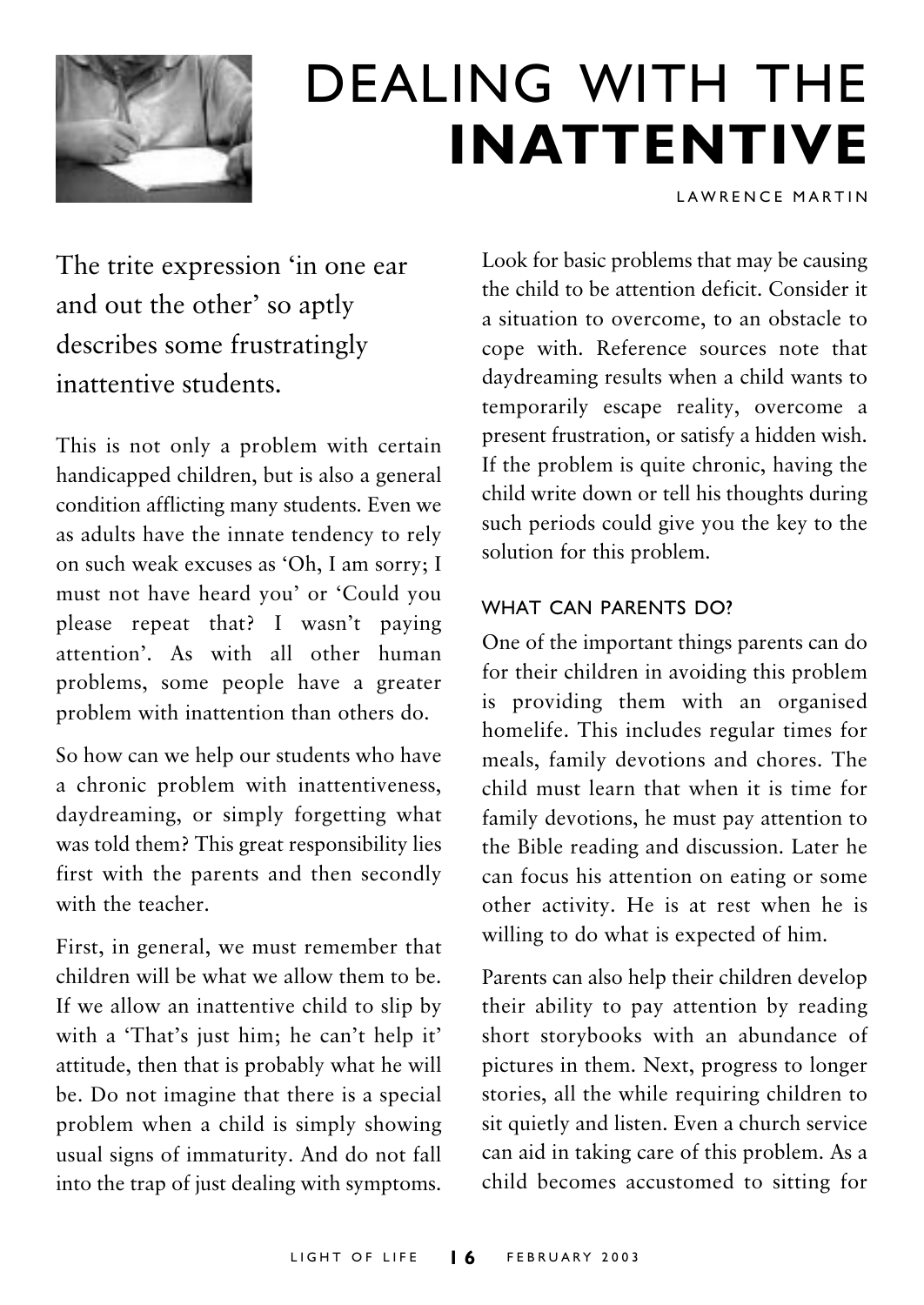long periods of time for the sake of reverence to God, it instills in his mind the importance of listening, even if it does not relate directly to him.

Children also realise that inattention is a poor habit when parents consistently hold them responsible for what they were told to do.

Parents who listen to their children's small concerns and show an active interest in their life will usually be able to inspire attention in their children. They then will have children who are ready to be attentive in situations beyond home.

### WHAT CAN TEACHERS DO?

How can we deal with inattentiveness in our students? First look at yourself critically to determine why a child may not want to pay attention to you. An important underlying concept to consider is that a child usually pays attention to something interesting and understandable. A teacher can make something interesting only if he is genuinely interested in it himself. Be enthusiastic in your own personal way. Students will catch this and think that it must be something worthwhile. They become engrossed in what you are presenting because they do not want to miss anything.

Letting yourself become involved in the lesson to keep their attention does not mean becoming an actor. That kind of attention is motivated by self, not by an interest in others. At the same time, be plain and concise, starting on their level of understanding. Intentionally impressing a

child with your knowledge will only dampen his enthusiasm and consequently his attention. Keep your class with you as you lead them on to deeper concepts. Keep moving in discussions, especially review. Give each child the impression that if he does not pay attention, he may get lost. It will also prompt attention when he realises that it will not really take that long.

## **children** will be what we allow them to be

Use practical, at-hand illustrations. Illuminating the abstract ideas will help keep each child's attention

Require participation by all students. This will encourage the inattentive to listen so that he has something to share. Dreamy eyes, vacant stares, or restless movements indicate that it may be time for an unexpected question, an intriguing side note, or some sort of brief diversion like a run outside for fresh air. Students should realise that you expect good posture and eye contact during discussions. A kind reprimand is certainly in order when they fail to meet these conditions. Also, seek for ways you can improve your public speaking ability. Although this is not most important, it can help inspire attention.

A proper classroom atmosphere goes a long way to eliminate the inattention problem. Keep the school environment as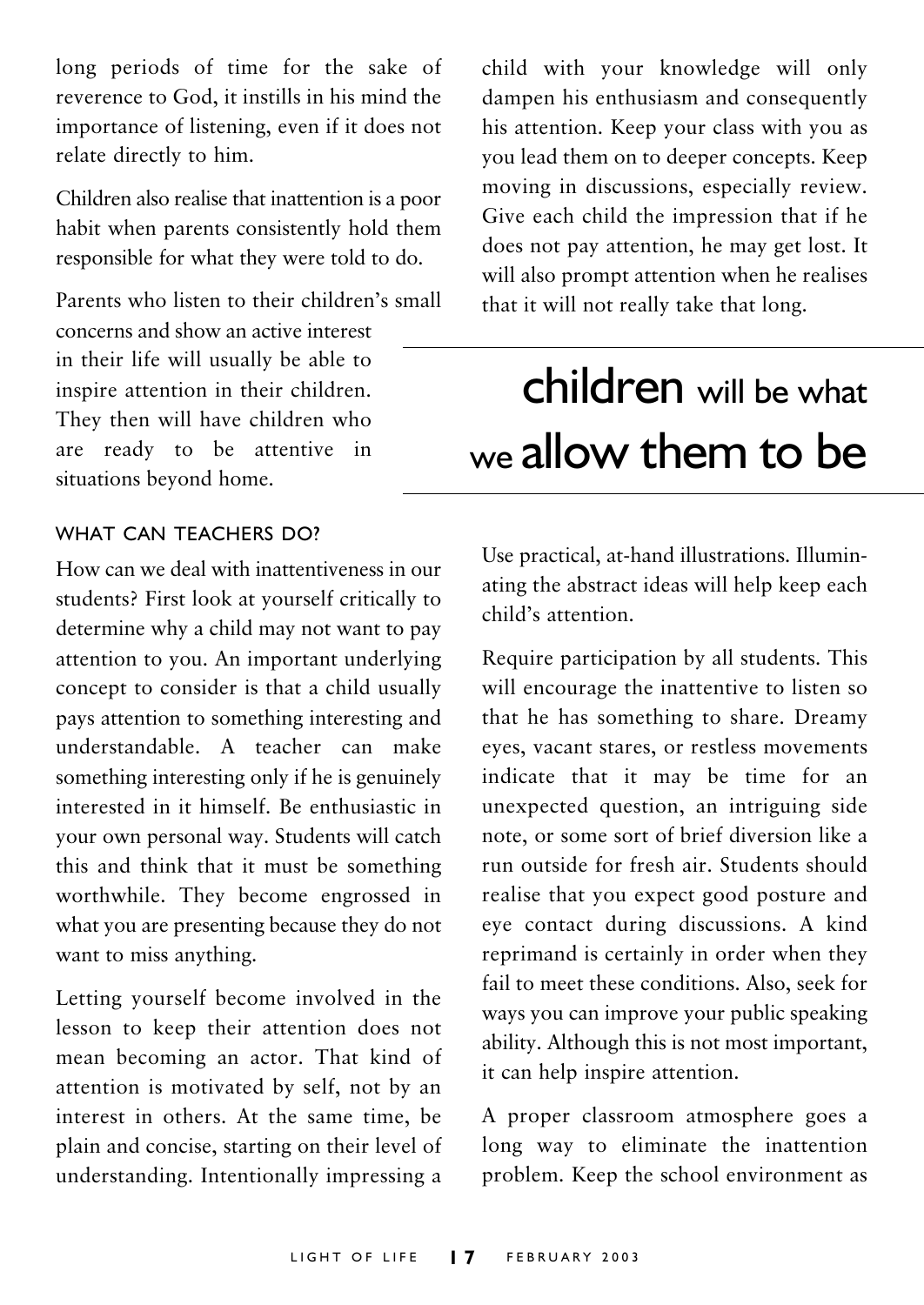calm, quiet and structured as possible. Use wisdom in seating arrangements, remembering that students at the back of the classroom tend to be less attentive. Keep your schedule orderly, and abide by it as consistently as possible.

Be willing to give some individual attention to each child as needed. You may need to plan and direct his study times. This gives him the mindset that that is what he should be paving attention to at that time. An occasional break such as reading a storybook for five minutes could be considered. Break down complicated assignment directions into bite-size morsels. Do one thing, and then go on to the next step.

Despite all that a teacher may strive to do or to be, some situations may need discipline to bring about the desired results. Remember our Master Teacher and His patience with our own lack of attention Ask God for wisdom and patience to deal kindly with those who struggle with inattention

> The Christian School Builder December 2002

HFAITH



# THE SILENT **KILLER**

### **How stress affects our bodies**

PETER FROGLEY

Stress, according to the dictionary, is mental, emotional or physical strain or tension.

Stress is what we do to ourselves that makes us sick. It is common these days to hear of folk who are on 'stress leave'. The pressure of living is apparently too much for some people to handle. The antidote

for stress is rest. For the Christian this is better defined as faith-faith in God

In January my wife and I were privileged to visit Dr Joel Robbins in Tulsa, USA. Dr Robbins' materials have provided the basis for the articles I have been presenting on health. Robbins is a doctor of chiropractic, naturopathy and medicine and is a committed Christian. It was great to share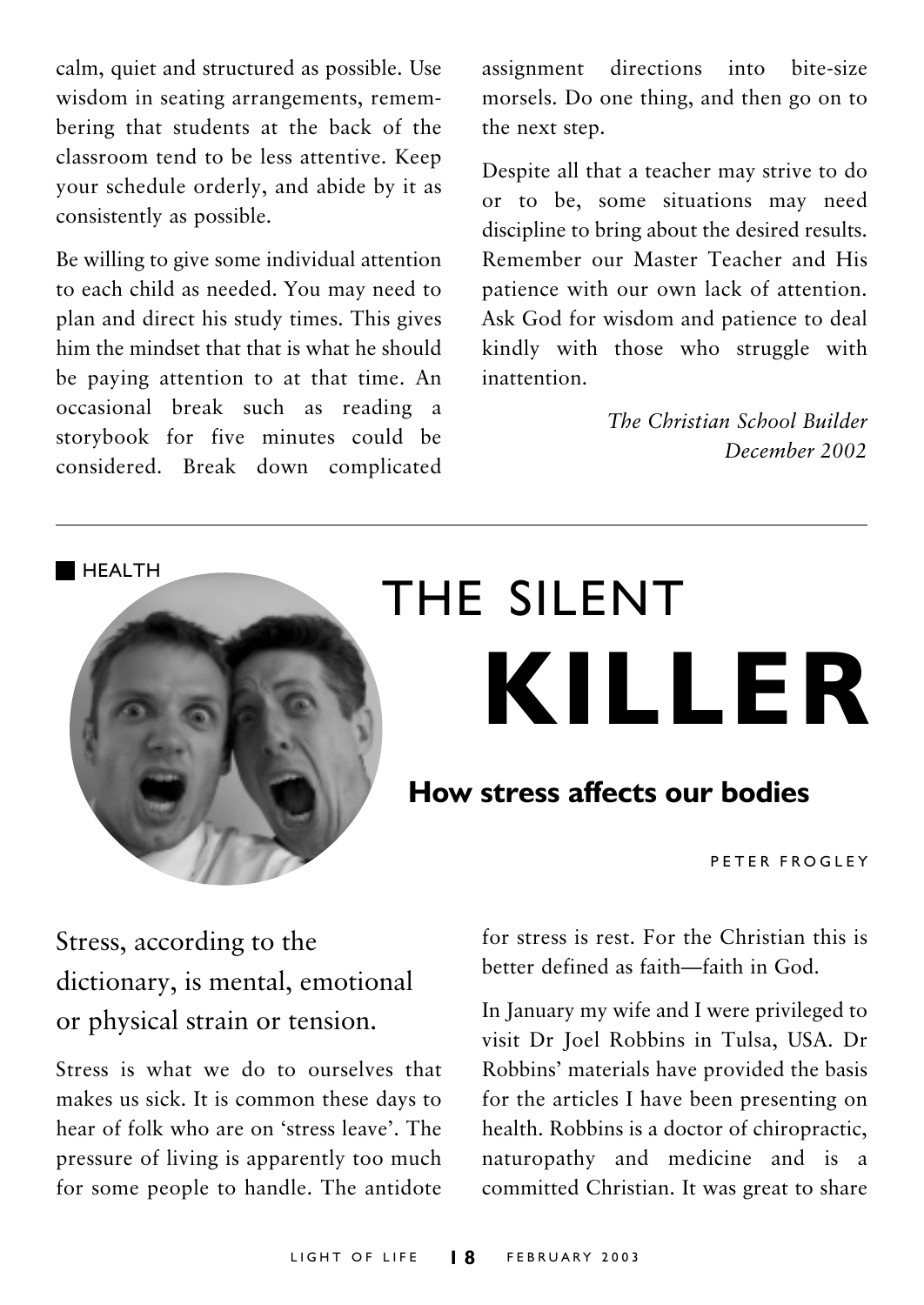with him and see the depth and reality of his faith in Christ. This understanding of God and His Word is evident in the materials Dr Robbins presents. I can thoroughly recommend his books and tapes which can now be purchased separately through our health catalogue.

Now hack to stress! Dr Robbins asserts that stress is the only cause of disease. Disease is defined as a lack of health and results when any cell is not functioning to 100% of its designed duty, whether due to trauma, toxicity, lack of communication or a combination thereof These are bold claims, but I think as we explore further you will see the wisdom of this analysis.

There are three major types of stress to which we humans are subject.

### PHYSICAL STRESS

There are five areas of physical stress.

- 1. Trauma, or tissue damage
- 2. Lack of exercise, which results in decreased oxygen and nutrition to the cells and an increased buildup of metabolic wastes. It also decreases muscle tone, resulting in decreased efficiency.
- 3 Lack of sunshine
- 4. Lack of cleanliness, which allows surface and external toxic buildup
- 5. Lack of sleep and rest, which robs the body of replenishment time and adequate detoxification time for our bodies to prepare for the new day. These processes are twice as efficient during sleep.

**FMOTIONAL OR MENTAL STRESS** 

- $\bullet$ Lack of a positive mental outlook. through the harbouring of wrong attitudes. How important are the teachings of the Bible here!
- Internal conflict—doing the opposite to  $\bullet$ what we know is right-that is, deliberate sin

#### CHEMICAL AND NUTRITIONAL STRESS

Now I think most of us would be nodding (not off, I hope) in agreement of the above points, but the following things create stress in an manner we tend not to recognise as stress:

- Chemicals taken internally, which  $\bullet$ includes all drugs and medications, are harmful to our bodies. They are not foods and thus our bodies recognise them as toxins to be removed as quickly as possible. They create a stress for our bodies, whilst most of us think they are making us better.
- Food additives, the majority of which are chemicals, which cause stress to our bodies as they are not food
- Impure water, which may <sub>be</sub> contaminated with chemicals like chlorine and fluorine, or inorganic materials and bacteria
- Inhaled toxins from the air and from pollutants such as tobacco smoke
- Herbs and condiments, which generally  $\bullet$ act as irritants to our bodies
- Improper diet, where the main culprits  $\bullet$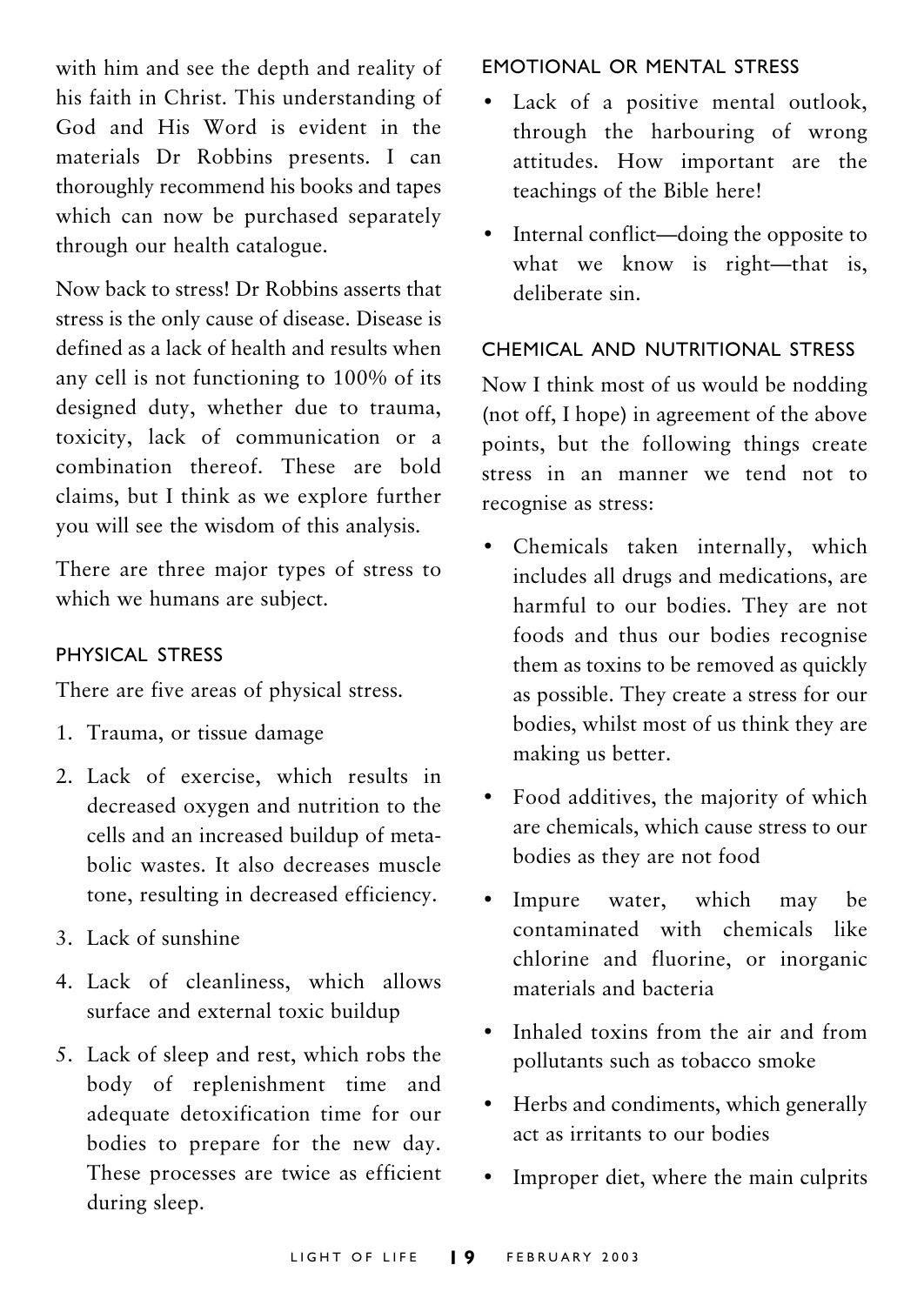are processed or fragmented foods, acid residue foods (which upset the pH balance of the body), and fermented foods and drinks.

## **What Stress Does**

Physical and chemical stress results in an electrical imbalance in the cells, which hinders the cells communication with the rest of the body. If the cause of this stress is not removed, changes take place that we recognise as disease.

A cell can be out of electronic balance without being toxic or damaged, which can be caused by emotional stress.

Stress causes electrical imbalances that manifest in the body as disease because the areas cut off from communication from cells do not receive instructions on how to maintain themselves. This results in such areas becoming susceptible to either trauma or toxic deposit.

Disease is the cells' response to stress and these changes to the body are to allow the body to survive as it is programmed by its Maker to maintain optimum health.

When the cause of the disease is removed the body can go about returning to its normal function, which is to be in health.

So the moral of the story is—don't get stressed—it is bad for your health!

The writer is indebted to Dr Joel Robbins for the material used in this article.

## ONLINE ORDERING

The internet revolution has seen the number of Australians using the internet reach 5 million and beyond. Traditionally the majority of our orders are taken over the telephone, but there are many benefits to ordering over the internet. We encourage you to try it at **www.lem.com.au.**

**Accurate information:** Sometimes spelling and other errors can occur over the phone. Online ordering allows you to enter your name, address and other details directly into your computer.

**Convenience:** Do you get home from work or school after the LEM office has closed? Order online at any time of the day or night.

**Searchable catalogue:** Click the binoculars icon in your Acrobat Reader and type part of the title in the box, and it will take you straight to the item in our catalogue.

There are also 'bookmarks' for each curriculum supplier and subject to make browsing our catalogue easier.

**Up to date information:** The catalogue featured on our website is always current, showing all our new titles. And if we no longer stock an item, it will not appear in the catalogue.

**Freight calculator:** Our online ordering system features a freight calculator, which tallies the weight and automatically lists freight charges to your postcode. This gives you an accurate listing of your total invoice cost.

**Record keeping:** Printing out your online order gives you a permanent record of your request, which is helpful to check against when you receive your order.

If you have any questions or comments regarding our website, phone the office or email john@lem.com.au.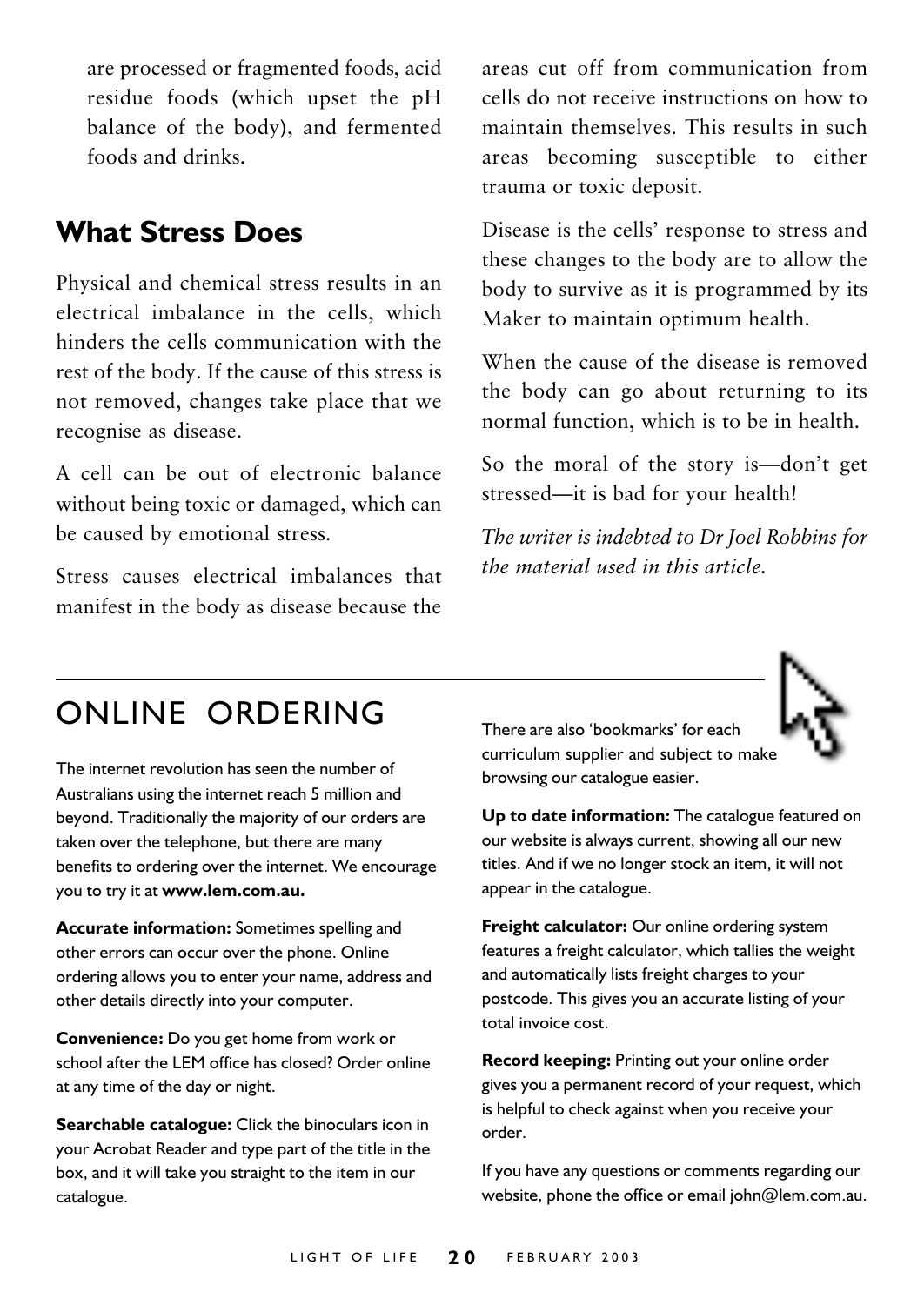## **LEM Phonics**

Have you found it difficult to know exactly what you should purchase when starting out with LEM Phonics? We have decided to offer three new kits, which offer significant savings when compared to buying the products individually. Each kit comes with an additional audio track on the phonogram CD which explains each component of the course and its use.

### **I FM PHONICS STARTER KIT** (6 MONTH'S WORK)

Includes the LEM Phonics Manual. Phonogram Cards, Workbooks 1 and 2, laminated Circle Letter Grid, and two halfsize 18mm exercise hooks Total value \$82.50 for only **\$74.95** 

### LEM PHONICS K KIT (I YEAR'S WORK)



Includes the LEM Phonics Manual, Phonogram Cards, Workbooks 1-5, Word List K, laminated Circle Letter Grid, two halfsize exercise books and the complete set of LEM Phonics Training Videos. Total value \$685.60 for only \$495.00

### LEM PHONICS COMPLETE KIT

Includes the LEM Phonics Manual. Phonogram Cards, All 10 Workbooks, Word List books K-3, laminated Circle Letter Grid, Spelling Scale, Readers for Word List K and 1, two halfsize exercise books and the complete set of LEM Phonics Training Videos. Total Value \$805.75 for only \$599.00

 $\frac{q_{\text{max}}}{q_{\text{max}}}$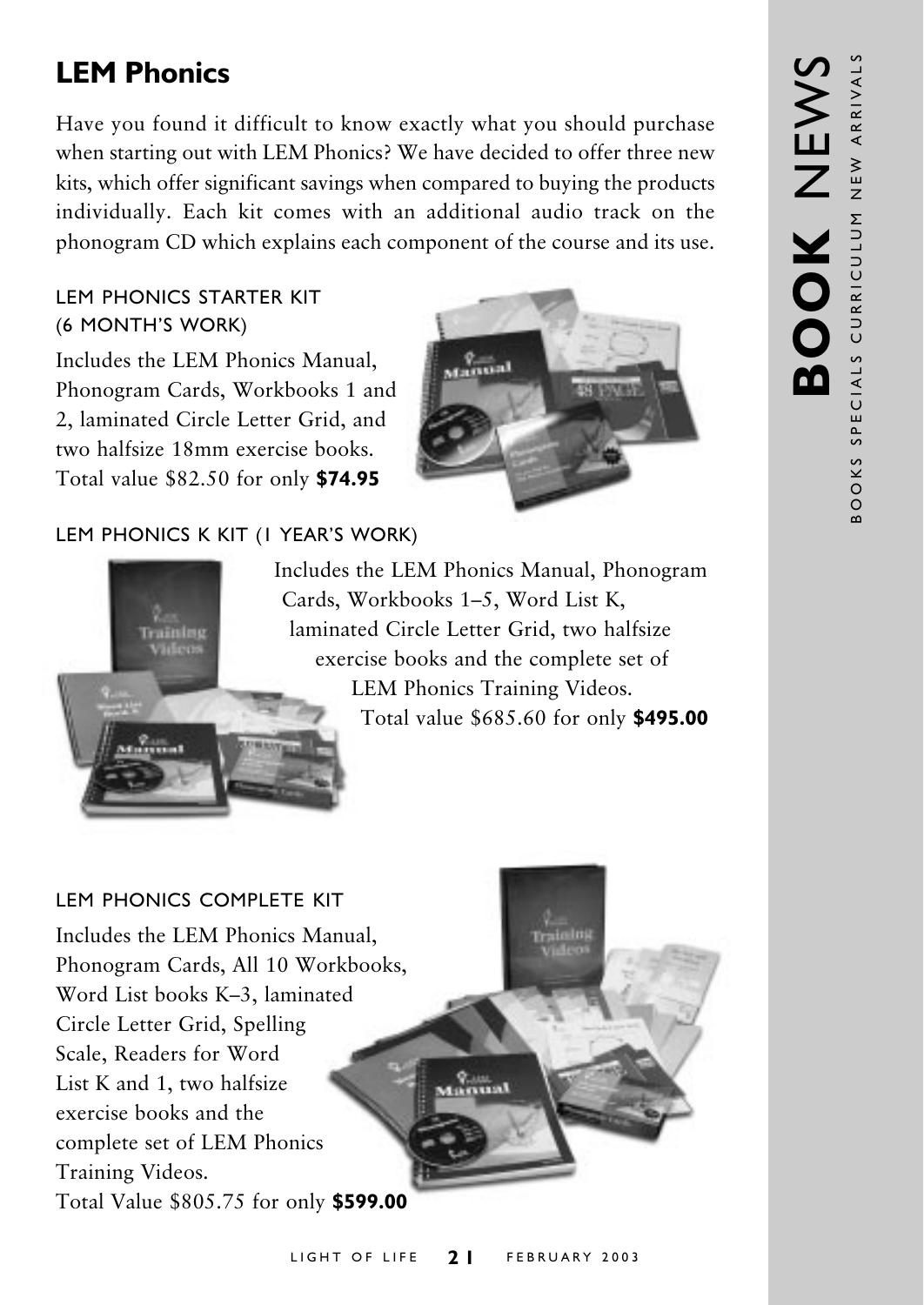### **I FM PHONICS WORKBOOKS**

Previously we had a Christian and general editions of our Single and Multiple Phonogram Workbooks (1 and 2), but there is now one edition of each. The Christian version used Bible verses from which students simply identified certain phonograms. The new workbooks contain nursery rhymes, many of which carry Christian sentiments. We will soon be releasing a CD of the nursery rhymes, which will allow the children to sing along. Because we are producing them in greater quantities, we have been able to reduce the price from \$8.55 to \$7.00.

Other workbooks will follow in the new style and we will be retaining Christian and general editions of Workbooks 3 through the Reference.

### LEM PHONICS WORDLIST BOOKS

You will notice over the next few months the Word List books featuring new full-colour covers. The content will remain the same.

### LEM PHONICS PHONOGRAM CHARTS

These popular charts featuring the Single, Multiple and Successive Seventeen Phonograms are being reprinted and should be available by the time you read this magazine. The three charts are laminated, printed in full colour and A2 size.  $$24.95 + freight$ 

## **Rod and Staff**

### **GRADE 9 READER-A TIME TO HEAL**

A newly released reader with 60 different selections, each with a Building Vocabulary, Comprehending and

A Time you **Weak** r

Appreciating and Thinking Further exercises. Hard cover, 30 pages.

Reader \$33.95 Teacher Manual \$21.20

### **GRADE 7 HISTORY-**UNDERSTANDING THE OLD WORLD

In two sections: Geography of the Old World and History of the Old World. Many colour plates, 570 pages, hard cover.

Student text \$54.75 Teacher Manual \$39.20 Tests \$5.40

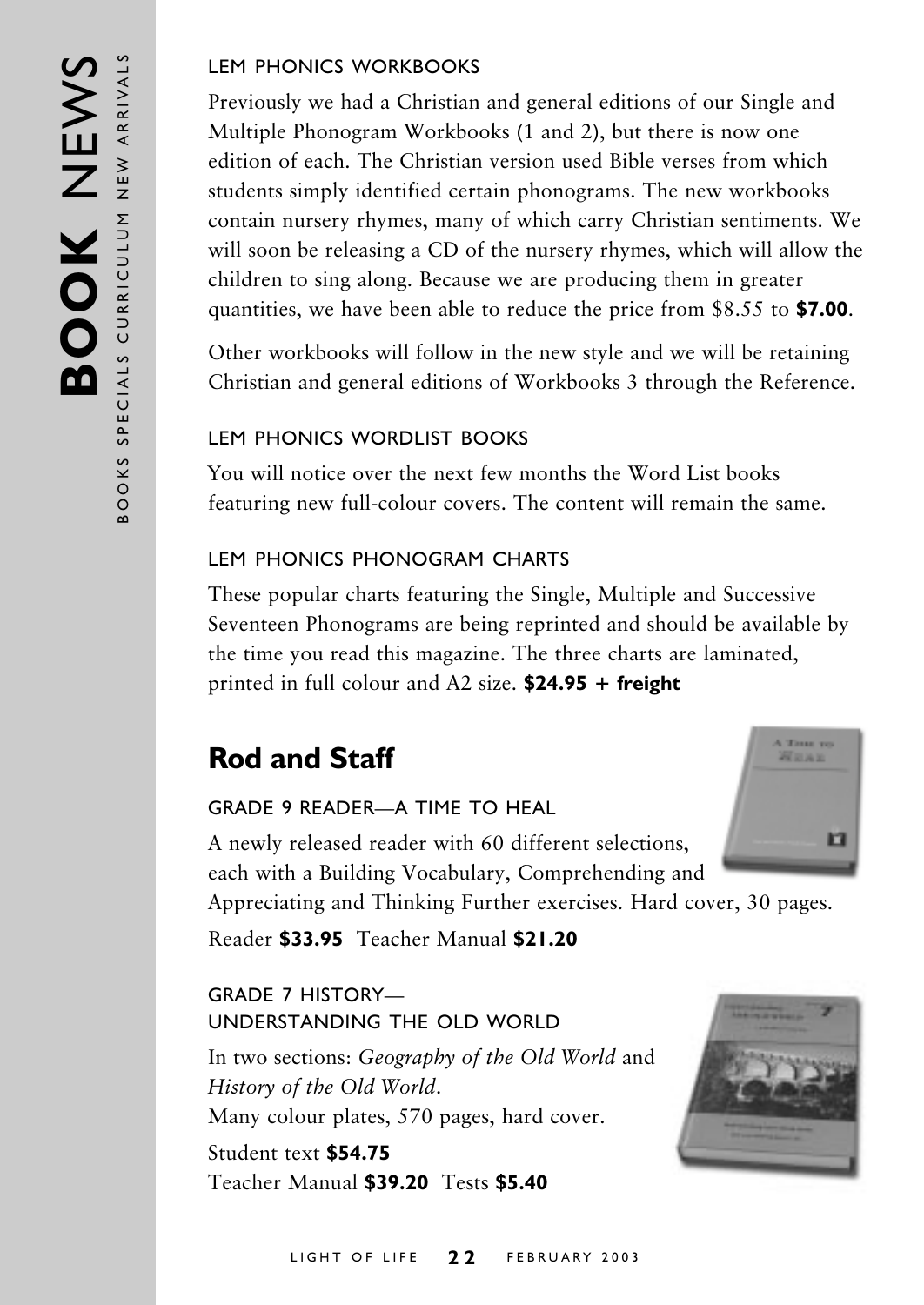HAPPY HOURS WITH HENRY COLOURING BOOK Includes lots of preschool exercises. \$4.95

## **A Beka Book Curriculum Revisions**





**GRAMMAR AND COMPOSITION IV** Student Text \$35.20 Teacher Key \$55.95 Test and Quiz Book \$12.10 Teacher Key to Test Book \$23.65

### AI GFRRA I

Student Text \$62.15 Teacher Key \$114.80 Solution Key \$120.80 Test Book \$20.00 Teacher Key to Test Book \$27.30

## **Christian Liberty Press**

### AMERICAN PIONEFRS AND PATRIOTS

A new edition of this popular title is now available, in large format with full-colour illustrations. \$19.70

### **FIGHTING WITH WHALES**

The story of two young men and their whaling adventures of the nineteenth century. Features friendship, love and God's redeeming grace. 111 pages. \$17.50

### CHRISTIAN HOMESCHOOLING-**FOUNDATION AND PRACTICE**

A sound presentation in three sections: Foundations, Fundamentals and the Form of Christian homeschooling. 121 pages \$10.90

## **Novels**

Sir Gibbie by George Macdonald Hans Brinker or the Silver Skates by Mary Maples Dodge

Each \$16.00









#### LIGHT OF LIFE  $23$ FEBRUARY 2003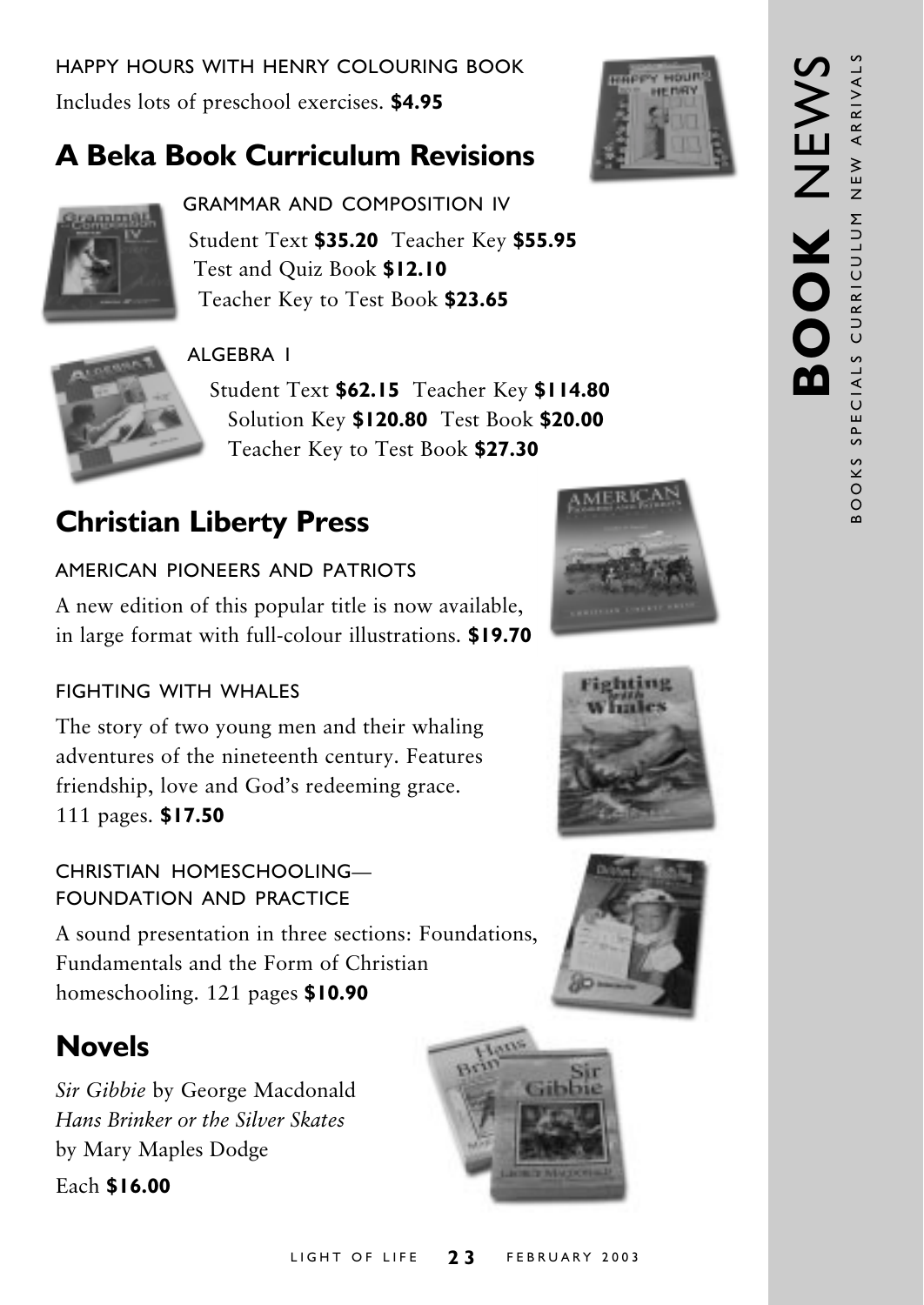

## Peter's **LEM PHONICS CORNER**

Evelyn has returned to Beijing to begin another year's work finishing the ESL version of LEM Phonics as well as overseeing work being done in the schools.

Whilst Evelyn was at home we held our annual Registered Instructors Conference. It was a very busy and productive time, coinciding as it did with the Canberra hushfires

The LEM Phonics Training programme was a major topic of conversation and from those discussions the following decisions were made. Those planning to undertake further training in LEM Phonics should carefully note the changes.

You will also note that after many years we have increased tuition costs marginally. These listed costs are minimums and some instructors may charge more at their discretion

There are now four levels of training available.

### LEVEL 1: INTRODUCTORY COURSE

The Introductory Course in LEM Phonics is preferably five days, with 24 hours minimum

instructional time. It is assessed by way of a Final Test with a result of 80% or higher qualifying for an Introductory Course Certificate. Participants not wishing to sit the Final Test may be issued with an Attendance Certificate. The Introductory Course will be taught by Registered Instructors.

Content This course concentrates on materials taught in the first two years of **LEM Phonics** 

Cost The cost of this course is \$330 (including GST) and includes an LEM Phonics Manual, Word List K and an exercise book.

**Prerequisites** None, although a knowledge of the 75 phonograms is a distinct advantage.

### LEVEL 2: INTERMEDIATE COURSE

This new course has been introduced because there has not been time to thoroughly cover all the content of LEM Phonics in 24 hours.

The Intermediate Course in LEM Phonics is a five day course of 24 hours minimum instructional time. It is assessed by way of a Final Test with a result of 80% or higher qualifying for an Intermediate Course Certificate. Participants not wishing to sit the Final Test may be issued with an Attendance Certificate.